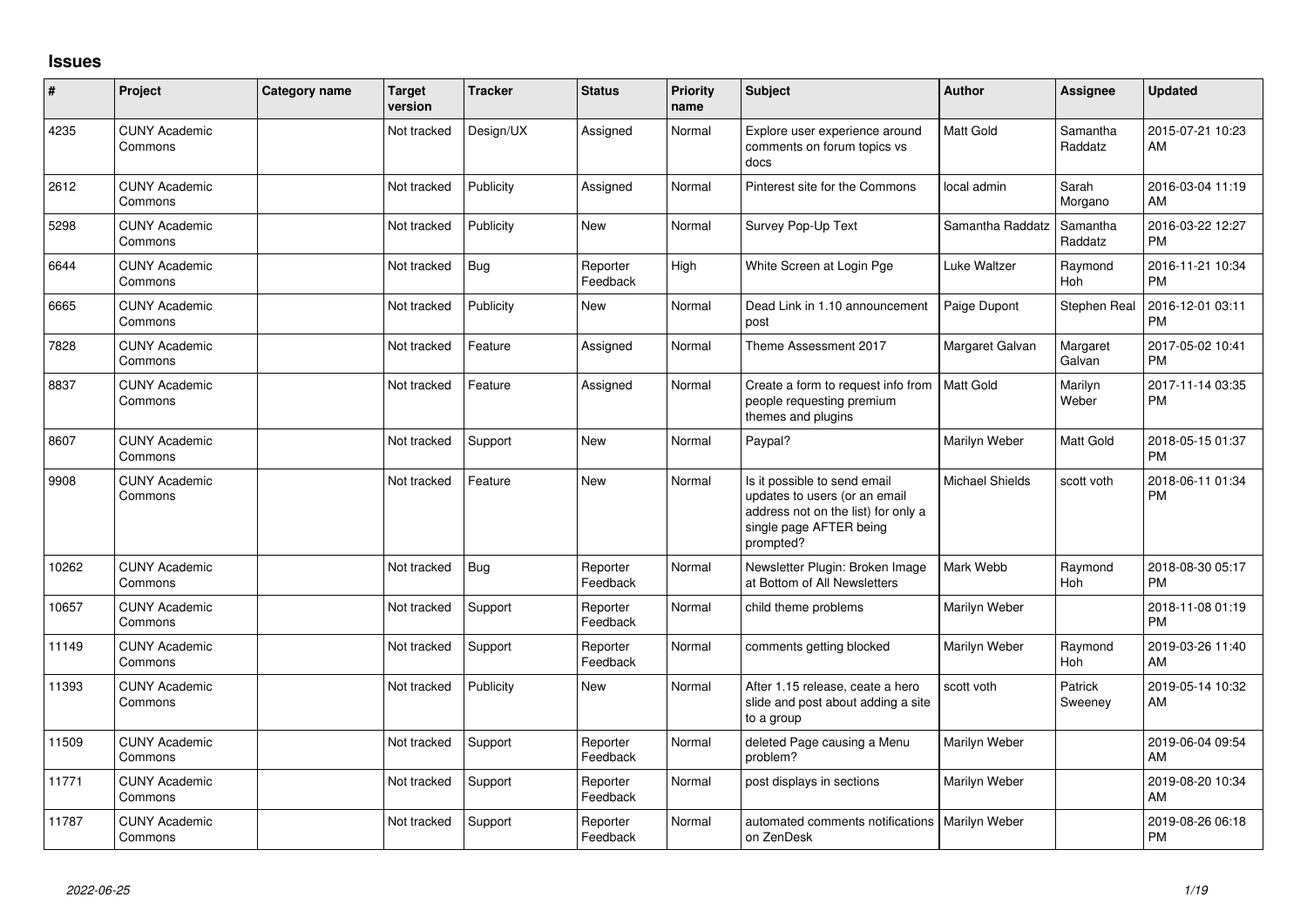| ∦     | Project                         | <b>Category name</b> | <b>Target</b><br>version | <b>Tracker</b> | <b>Status</b>        | Priority<br>name | <b>Subject</b>                                                               | <b>Author</b>       | <b>Assignee</b>       | <b>Updated</b>                |
|-------|---------------------------------|----------------------|--------------------------|----------------|----------------------|------------------|------------------------------------------------------------------------------|---------------------|-----------------------|-------------------------------|
| 10678 | <b>CUNY Academic</b><br>Commons |                      | Not tracked              | <b>Bug</b>     | Reporter<br>Feedback | High             | Newsletter Plugin Not Sending<br><b>Out Newsletters</b>                      | Mark Webb           | Boone<br>Gorges       | 2019-09-16 09:38<br><b>PM</b> |
| 11879 | <b>CUNY Academic</b><br>Commons |                      | Not tracked              | Bug            | New                  | Normal           | Hypothesis comments appearing<br>on multiple, different pdfs across<br>blogs | Laurie Hurson       | Laurie Hurson         | 2019-09-19 02:39<br><b>PM</b> |
| 11848 | <b>CUNY Academic</b><br>Commons |                      | Not tracked              | Support        | Hold                 | Normal           | a Dean of Faculty wants to share<br>a large file                             | Marilyn Weber       |                       | 2019-09-24 08:44<br>AM        |
| 11517 | <b>CUNY Academic</b><br>Commons |                      | Not tracked              | Feature        | Assigned             | Normal           | wp-accessibility plugin should not<br>strip 'target="_blank"' by default     | <b>Boone Gorges</b> | Laurie Hurson         | 2019-09-24 09:57<br>AM        |
| 11519 | <b>CUNY Academic</b><br>Commons |                      | Not tracked              | Support        | Assigned             | Normal           | comment option not appearing                                                 | Marilyn Weber       |                       | 2019-09-24 10:28<br>AM        |
| 12004 | <b>CUNY Academic</b><br>Commons |                      | Not tracked              | Support        | Reporter<br>Feedback | Normal           | Notifications for spam blog<br>comments                                      | Gina Cherry         | Raymond<br>Hoh        | 2019-11-01 12:05<br><b>PM</b> |
| 12198 | <b>CUNY Academic</b><br>Commons |                      | Not tracked              | <b>Bug</b>     | Reporter<br>Feedback | Normal           | Duplicate listing in My Sites                                                | Tom Harbison        |                       | 2019-12-09 05:50<br><b>PM</b> |
| 12328 | <b>CUNY Academic</b><br>Commons |                      | Not tracked              | Support        | New                  | Normal           | Sign up Code for Non-CUNY<br>Faculty                                         | Laurie Hurson       |                       | 2020-01-28 10:25<br>AM        |
| 12352 | <b>CUNY Academic</b><br>Commons |                      | Not tracked              | Support        | <b>New</b>           | Normal           | 'posts list" page builder block<br>option                                    | Marilyn Weber       |                       | 2020-02-03 01:29<br><b>PM</b> |
| 12484 | <b>CUNY Academic</b><br>Commons |                      | Not tracked              | Support        | Reporter<br>Feedback | Normal           | Sign up Code for COIL Course<br>starting in March                            | Laurie Hurson       | Matt Gold             | 2020-03-02 02:26<br><b>PM</b> |
| 12911 | <b>CUNY Academic</b><br>Commons |                      | Not tracked              | Feature        | New                  | Normal           | Block access to xmlrpc.php based<br>on User-Agent                            | <b>Boone Gorges</b> | Boone<br>Gorges       | 2020-06-09 05:12<br><b>PM</b> |
| 13034 | <b>CUNY Academic</b><br>Commons |                      | Not tracked              | Support        | Reporter<br>Feedback | Normal           | a site is asking people to join the<br>Commons to get a download             | Marilyn Weber       |                       | 2020-07-12 07:23<br>AM        |
| 12436 | <b>CUNY Academic</b><br>Commons |                      | Not tracked              | Bug            | Assigned             | Normal           | Nightly system downtime                                                      | <b>Boone Gorges</b> |                       | 2020-08-01 09:30<br>AM        |
| 13255 | <b>CUNY Academic</b><br>Commons |                      | Not tracked              | Support        | Reporter<br>Feedback | Normal           | Accessibility problems                                                       | Marilyn Weber       |                       | 2020-09-01 05:48<br><b>PM</b> |
| 13286 | <b>CUNY Academic</b><br>Commons |                      | Not tracked              | Support        | <b>New</b>           | Normal           | problem connecting with<br>WordPress app                                     | Marilyn Weber       | Raymond<br><b>Hoh</b> | 2020-09-08 11:16<br>AM        |
| 13912 | <b>CUNY Academic</b><br>Commons |                      | Not tracked              | Feature        | Hold                 | Low              | posting "missed schedule"                                                    | Marilyn Weber       |                       | 2021-02-23 10:46<br>AM        |
| 14398 | <b>CUNY Academic</b><br>Commons |                      | Not tracked              | Support        | Reporter<br>Feedback | Normal           | Events plug-in notification<br>problem                                       | Marilyn Weber       |                       | 2021-05-11 11:21<br>AM        |
| 13949 | <b>CUNY Academic</b><br>Commons |                      | Not tracked              | Bug            | <b>New</b>           | Normal           | Continued debugging of runaway<br>MySQL connections                          | Matt Gold           | Boone<br>Gorges       | 2021-09-14 10:42<br>AM        |
| 14394 | <b>CUNY Academic</b><br>Commons |                      | Not tracked              | Feature        | <b>New</b>           | Normal           | Commons News Site - redesign                                                 | scott voth          | scott voth            | 2021-09-14 10:46<br>AM        |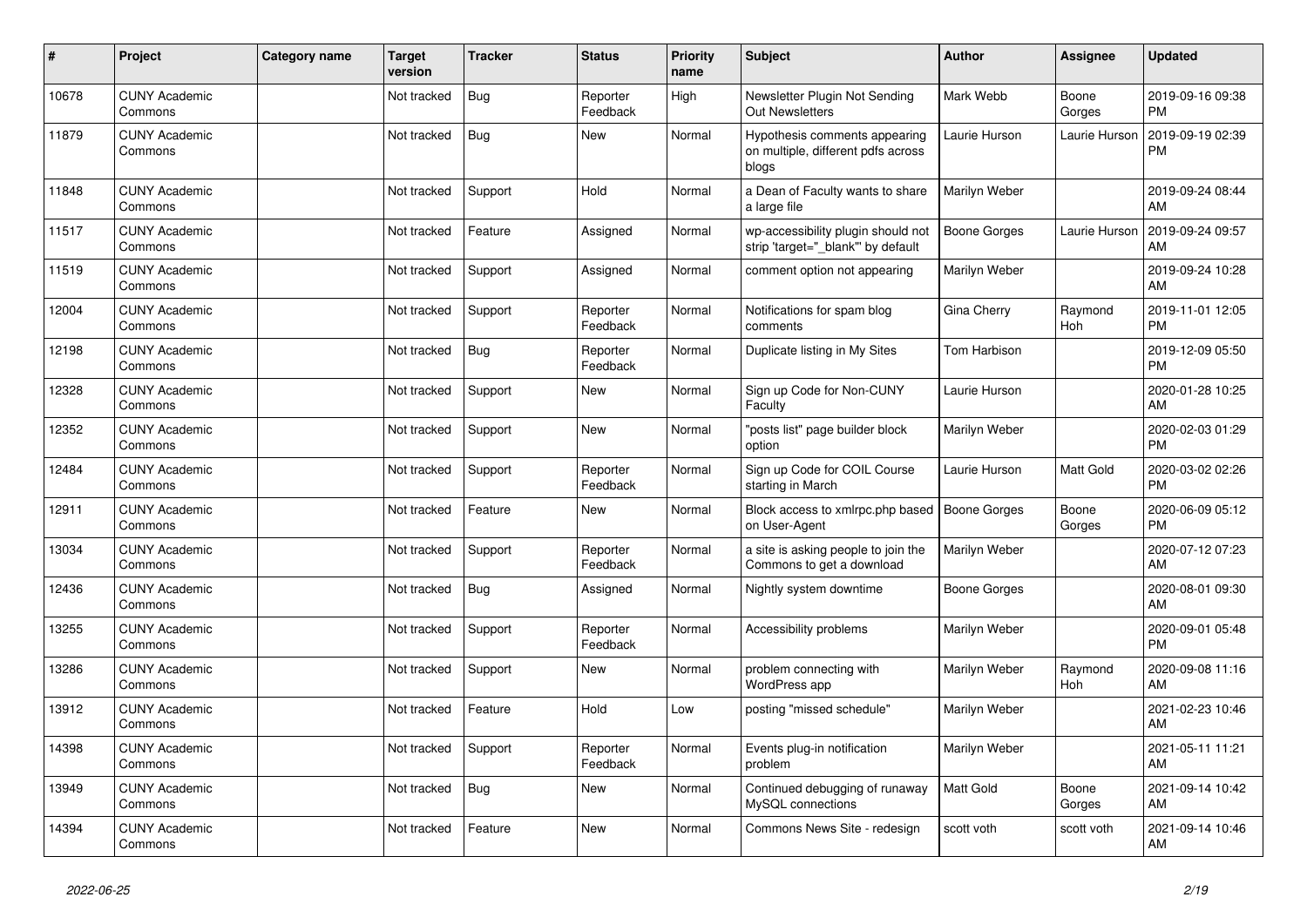| #     | Project                         | <b>Category name</b> | <b>Target</b><br>version | <b>Tracker</b> | <b>Status</b>        | <b>Priority</b><br>name | <b>Subject</b>                                                     | Author               | <b>Assignee</b> | <b>Updated</b>                |
|-------|---------------------------------|----------------------|--------------------------|----------------|----------------------|-------------------------|--------------------------------------------------------------------|----------------------|-----------------|-------------------------------|
| 14475 | <b>CUNY Academic</b><br>Commons |                      | Not tracked              | Publicity      | <b>New</b>           | Normal                  | <b>OER Showcase Page</b>                                           | Laurie Hurson        | Laurie Hurson   | 2021-09-14 10:46<br>AM        |
| 14538 | <b>CUNY Academic</b><br>Commons |                      | Not tracked              | Support        | Reporter<br>Feedback | Normal                  | <b>Weebly To Commons</b>                                           | Laurie Hurson        |                 | 2021-09-14 10:47<br>AM        |
| 14629 | <b>CUNY Academic</b><br>Commons |                      | Not tracked              | <b>Bug</b>     | Reporter<br>Feedback | Normal                  | Possible Post Order Bug?                                           | <b>Syelle Graves</b> |                 | 2021-09-14 10:47<br>AM        |
| 14842 | <b>CUNY Academic</b><br>Commons |                      | Not tracked              | Support        | Reporter<br>Feedback | Normal                  | Question about widgets and block<br>editor                         | Gina Cherry          |                 | 2021-10-06 03:01<br><b>PM</b> |
| 14900 | <b>CUNY Academic</b><br>Commons |                      | Not tracked              | Support        | Reporter<br>Feedback | Normal                  | previous theme?                                                    | Marilyn Weber        |                 | 2021-10-25 10:31<br>AM        |
| 14504 | <b>CUNY Academic</b><br>Commons |                      | Not tracked              | Publicity      | Reporter<br>Feedback | Normal                  | Adding showcases to home page<br>menu                              | Laurie Hurson        | Boone<br>Gorges | 2022-01-19 03:26<br><b>PM</b> |
| 15176 | <b>CUNY Academic</b><br>Commons |                      | Not tracked              | Support        | Reporter<br>Feedback | Normal                  | Archiving Q Writing & Old<br>Wordpress Sites on the Commons        | Laurie Hurson        |                 | 2022-02-08 10:28<br>AM        |
| 15816 | <b>CUNY Academic</b><br>Commons |                      | Not tracked              | Support        | New                  | Normal                  | slow loading at SPS                                                | Marilyn Weber        |                 | 2022-04-05 01:26<br><b>PM</b> |
| 15923 | <b>CUNY Academic</b><br>Commons |                      | Not tracked              | Feature        | Reporter<br>Feedback | Normal                  | <b>Bellows Plugin Adjustments</b>                                  | Laurie Hurson        |                 | 2022-04-20 10:10<br>AM        |
| 9207  | <b>CUNY Academic</b><br>Commons |                      | Future<br>release        | Support        | Reporter<br>Feedback | Normal                  | display dashboards made in<br>Tableau?                             | Marilyn Weber        | Boone<br>Gorges | 2018-04-10 10:42<br>AM        |
| 10368 | <b>CUNY Academic</b><br>Commons |                      | Future<br>release        | Feature        | Assigned             | Normal                  | Use ORCID data to populate<br>academic profile page                | Stephen Francoeur    | Boone<br>Gorges | 2018-09-25 01:53<br><b>PM</b> |
| 11131 | <b>CUNY Academic</b><br>Commons |                      | Future<br>release        | Feature        | Reporter<br>Feedback | Normal                  | <b>Image Annotation Plugins</b>                                    | Laurie Hurson        |                 | 2019-02-26 11:33<br>AM        |
| 11392 | <b>CUNY Academic</b><br>Commons |                      | Future<br>release        | <b>Bug</b>     | New                  | Normal                  | Migrate users away from<br><b>StatPress</b>                        | <b>Boone Gorges</b>  |                 | 2019-04-23 03:53<br><b>PM</b> |
| 16092 | <b>CUNY Academic</b><br>Commons |                      | Future<br>release        | Feature        | Hold                 | Normal                  | Don't show main site in Site<br>search results                     | <b>Boone Gorges</b>  | Boone<br>Gorges | 2022-05-17 03:12<br><b>PM</b> |
| 15883 | <b>CUNY Academic</b><br>Commons |                      | 2.1.0                    | Feature        | New                  | Normal                  | Release BPGES update                                               | <b>Boone Gorges</b>  | Boone<br>Gorges | 2022-05-26 10:39<br>AM        |
| 2577  | <b>NYCDH Community</b><br>Site  |                      |                          | Feature        | Assigned             | Low                     | Investigate Potential to Add Links<br>to the Forum                 | <b>Mark Newton</b>   | Alex Gil        | 2013-05-16 09:40<br><b>PM</b> |
| 2573  | <b>NYCDH Community</b><br>Site  |                      |                          | Feature        | Reporter<br>Feedback | Normal                  | Add dh nyc twitter list feed to site                               | <b>Mark Newton</b>   | Matt Gold       | 2013-05-16 11:42<br><b>PM</b> |
| 2576  | <b>NYCDH Community</b><br>Site  |                      |                          | <b>Bug</b>     | Hold                 | Low                     | Test Next Button in Javascript<br><b>Tutorial Under Activities</b> | <b>Mark Newton</b>   | Alex Gil        | 2013-05-18 02:55<br><b>PM</b> |
| 2574  | <b>NYCDH Community</b><br>Site  |                      |                          | Feature        | Assigned             | Normal                  | Add Way to Upload Files to<br>Groups                               | Mark Newton          | Raymond<br>Hoh  | 2013-05-18 07:46<br>PM        |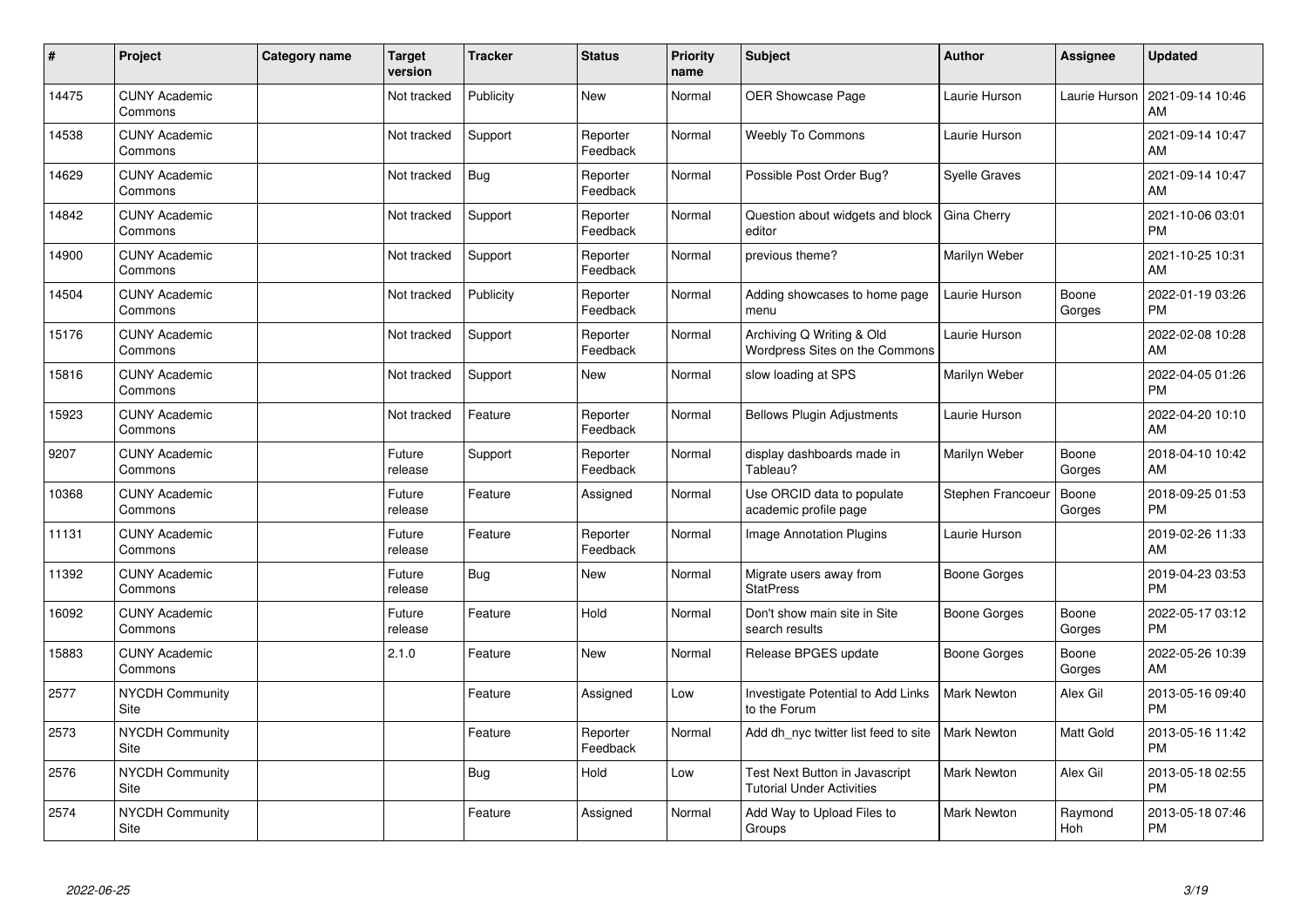| #     | Project                                                                 | <b>Category name</b> | <b>Target</b><br>version | <b>Tracker</b> | <b>Status</b>        | <b>Priority</b><br>name | <b>Subject</b>                                                         | Author                  | <b>Assignee</b>     | <b>Updated</b>                |
|-------|-------------------------------------------------------------------------|----------------------|--------------------------|----------------|----------------------|-------------------------|------------------------------------------------------------------------|-------------------------|---------------------|-------------------------------|
| 2571  | <b>NYCDH Community</b><br>Site                                          |                      |                          | Feature        | Assigned             | Normal                  | Add Google custom search box to<br>homepage                            | <b>Mark Newton</b>      | Raymond<br>Hoh      | 2013-05-18 07:49<br><b>PM</b> |
| 2618  | <b>NYCDH Community</b><br>Site                                          |                      |                          | <b>Bug</b>     | Assigned             | Low                     | Mark blogs as spam when created   Matt Gold<br>by users marked as spam |                         | Boone<br>Gorges     | 2013-06-09 11:38<br><b>PM</b> |
| 8992  | <b>NYCDH Community</b><br>Site                                          |                      |                          | <b>Bug</b>     | Assigned             | Normal                  | Multiple RBE error reports                                             | Matt Gold               | Raymond<br>Hoh      | 2017-12-11 05:43<br><b>PM</b> |
| 12062 | AD/O365 Transition<br>from NonMatric to<br><b>Matriculated Students</b> |                      |                          | Feature        | In Progress          | Normal                  | create solution and console<br>project                                 | Emilio Rodriguez        | Emilio<br>Rodriguez | 2019-11-12 03:56<br><b>PM</b> |
| 11968 | JustPublics@365<br>MediaCamp                                            |                      |                          | Feature        | <b>New</b>           | Normal                  | Nanoscience Retractable Display<br>Unit                                | Donald Cherry           | Bonnie<br>Eissner   | 2021-02-19 08:50<br>AM        |
| 14784 | <b>CUNY Academic</b><br>Commons                                         |                      |                          | Support        | Reporter<br>Feedback | Normal                  | User report of logo problem when<br>using Customizer theme             | Marilyn Weber           |                     | 2021-09-17 10:25<br>AM        |
| 14792 | <b>CUNY Academic</b><br>Commons                                         |                      |                          | <b>Bug</b>     | New                  | Normal                  | Inconsistent email notifications<br>from gravity forms                 | Raffi<br>Khatchadourian |                     | 2021-10-04 01:50<br><b>PM</b> |
| 14936 | <b>CUNY Academic</b><br>Commons                                         |                      |                          | <b>Bug</b>     | <b>New</b>           | Normal                  | Commons websites blocked by<br>SPS campus network                      | Laurie Hurson           |                     | 2021-11-03 03:57<br><b>PM</b> |
| 14940 | <b>CUNY Academic</b><br>Commons                                         |                      |                          | <b>Bug</b>     | <b>New</b>           | Normal                  | Discrepancy between Commons<br>profile "sites" and actual # of sites   | Laurie Hurson           |                     | 2021-11-08 11:09<br>AM        |
| 15045 | <b>CUNY Academic</b><br>Commons                                         |                      |                          | Support        | New                  | Normal                  | no result for KCeL in the search<br>box on the commons                 | Marilyn Weber           |                     | 2021-12-10 11:29<br>AM        |
| 15260 | <b>CUNY Academic</b><br>Commons                                         |                      |                          | Support        | Reporter<br>Feedback | Normal                  | Diacritical markings   European<br>Stages                              | Marilyn Weber           |                     | 2022-02-04 08:16<br>AM        |
| 15370 | <b>CUNY Academic</b><br>Commons                                         |                      |                          | Support        | Reporter<br>Feedback | Normal                  | All-in-One Event Calendar?                                             | Marilyn Weber           |                     | 2022-02-17 11:03<br>AM        |
| 15565 | <b>CUNY Academic</b><br>Commons                                         |                      |                          | Support        | <b>New</b>           | Normal                  | Events - send updates to an email<br>listserv                          | Marilyn Weber           |                     | 2022-03-10 01:06<br><b>PM</b> |
| 15757 | <b>CUNY Academic</b><br>Commons                                         |                      |                          | <b>Bug</b>     | <b>New</b>           | Normal                  | Members # do not match                                                 | Laurie Hurson           |                     | 2022-03-30 04:52<br><b>PM</b> |
| 15685 | <b>CUNY Academic</b><br>Commons                                         |                      |                          | Support        | <b>New</b>           | High                    | problem with chrome?                                                   | Marilyn Weber           |                     | 2022-04-25 03:40<br><b>PM</b> |
| 16099 | <b>CUNY Academic</b><br>Commons                                         |                      |                          | Support        | Reporter<br>Feedback | Normal                  | request for Newsletter Glue                                            | Marilyn Weber           |                     | 2022-05-13 12:14<br><b>PM</b> |
| 16110 | <b>CUNY Academic</b><br>Commons                                         |                      |                          | Support        | Reporter<br>Feedback | Normal                  | remove Creative Commons<br>license from pages?                         | Marilyn Weber           | Raymond<br>Hoh      | 2022-05-17 06:11<br><b>PM</b> |
| 16290 | <b>CUNY Academic</b><br>Commons                                         |                      |                          | Feature        | Reporter<br>Feedback | Normal                  | Add Table Of Contents Block<br>plug-in                                 | Raffi<br>Khatchadourian |                     | 2022-06-24 10:26<br>AM        |
| 16294 | <b>CUNY Academic</b><br>Commons                                         |                      |                          | Bug            | <b>New</b>           | Urgent                  | CAC is down                                                            | Raffi<br>Khatchadourian |                     | 2022-06-24 02:36<br><b>PM</b> |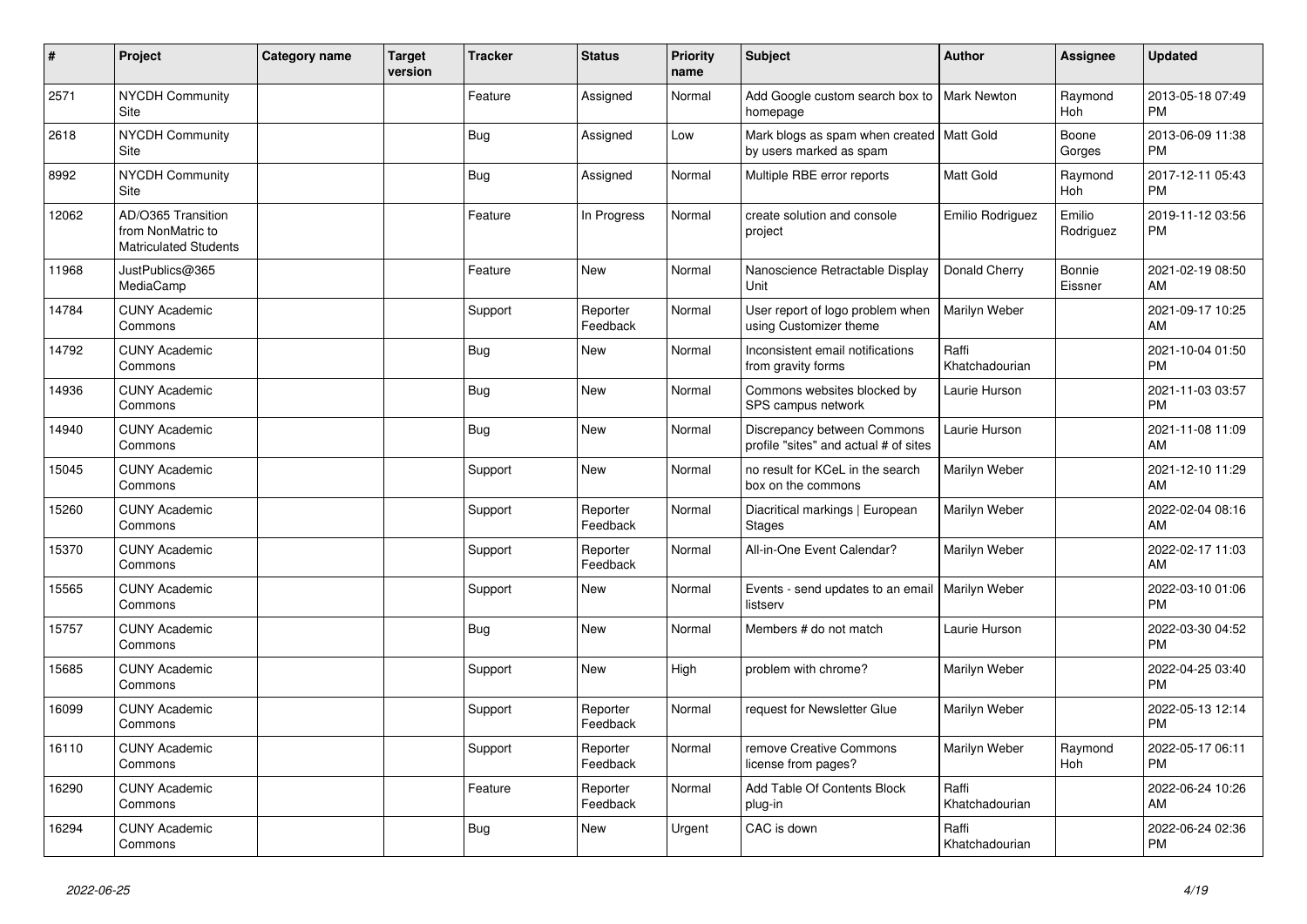| #     | <b>Project</b>                  | <b>Category name</b>      | <b>Target</b><br>version | Tracker       | <b>Status</b>        | <b>Priority</b><br>name | <b>Subject</b>                                                                            | <b>Author</b>      | <b>Assignee</b>       | <b>Updated</b>                |
|-------|---------------------------------|---------------------------|--------------------------|---------------|----------------------|-------------------------|-------------------------------------------------------------------------------------------|--------------------|-----------------------|-------------------------------|
| 15169 | <b>CUNY Academic</b><br>Commons |                           | 2.0.2                    | Support       | Reporter<br>Feedback | Normal                  | new Prelude website zipfiles for<br>custom theme and other files.                         | Marilyn Weber      |                       | 2022-06-14 11:36<br>AM        |
| 15613 | <b>CUNY Academic</b><br>Commons |                           | 2.0.2                    | Feature       | Reporter<br>Feedback | Normal                  | Adding "Passster" plugin                                                                  | Laurie Hurson      |                       | 2022-06-14 11:36<br>AM        |
| 15655 | <b>CUNY Academic</b><br>Commons |                           | 2.0.2                    | Support       | Reporter<br>Feedback | Normal                  | Event Aggregator plugin?                                                                  | Marilyn Weber      |                       | 2022-06-14 11:36<br>AM        |
| 2666  | <b>CUNY Academic</b><br>Commons | About page                | Not tracked              | Documentation | Assigned             | Normal                  | <b>Update About Text</b>                                                                  | <b>Chris Stein</b> | Luke Waltzer          | 2016-03-04 11:19<br>AM        |
| 10839 | <b>CUNY Academic</b><br>Commons | About page                | Not tracked              | Support       | New                  | Normal                  | <b>Mission Statement Needs</b><br>Revision                                                | scott voth         | Matt Gold             | 2018-12-26 10:58<br>AM        |
| 8900  | <b>CUNY Academic</b><br>Commons | Accessibility             | Future<br>release        | Feature       | Assigned             | Normal                  | Look into tools to enforce<br>accessibility in WP environment                             | Matt Gold          | Boone<br>Gorges       | 2022-04-26 11:59<br>AM        |
| 8901  | <b>CUNY Academic</b><br>Commons | Accessibility             | Future<br>release        | Feature       | Assigned             | Normal                  | Theme analysis for accessibility                                                          | Matt Gold          | Boone<br>Gorges       | 2022-04-26 11:59<br>AM        |
| 4972  | <b>CUNY Academic</b><br>Commons | Analytics                 | Not tracked              | Bug           | <b>New</b>           | Normal                  | <b>Newsletter Analytics</b>                                                               | Stephen Real       | Matt Gold             | 2015-12-09 12:54<br><b>PM</b> |
| 4070  | <b>CUNY Academic</b><br>Commons | Analytics                 | Not tracked              | Support       | Assigned             | Normal                  | Request for JITP site analytics                                                           | Matt Gold          | Seth Persons          | 2016-02-23 03:09<br><b>PM</b> |
| 5679  | <b>CUNY Academic</b><br>Commons | Analytics                 | Not tracked              | Feature       | <b>New</b>           | Normal                  | Logged In Users for GA                                                                    | Valerie Townsend   | Valerie<br>Townsend   | 2016-06-11 09:49<br>AM        |
| 15210 | <b>CUNY Academic</b><br>Commons | Analytics                 | Not tracked              | Design/UX     | <b>New</b>           | Normal                  | Google Analytics improvements                                                             | Colin McDonald     | Boone<br>Gorges       | 2022-05-24 10:47<br>AM        |
| 1460  | <b>CUNY Academic</b><br>Commons | Analytics                 | Future<br>release        | Feature       | Assigned             | Normal                  | Update System Report                                                                      | <b>Brian Foote</b> | Boone<br>Gorges       | 2015-11-09 06:13<br><b>PM</b> |
| 5581  | <b>CUNY Academic</b><br>Commons | Analytics                 | Future<br>release        | Feature       | Assigned             | Normal                  | Explore alternatives to Google<br>Analytics                                               | Matt Gold          | Valerie<br>Townsend   | 2020-04-17 03:12<br><b>PM</b> |
| 7022  | <b>CUNY Academic</b><br>Commons | Announcements             | Future<br>release        | <b>Bug</b>    | <b>New</b>           | Normal                  | Sitewide announcements should<br>be displayed on, and dismissable<br>from, mapped domains | Boone Gorges       | Boone<br>Gorges       | 2018-03-22 10:18<br>AM        |
| 9720  | <b>CUNY Academic</b><br>Commons | Authentication            | Future<br>release        | Feature       | <b>New</b>           | Normal                  | The Commons should be an<br>oAuth provider                                                | Boone Gorges       |                       | 2019-03-01 02:04<br><b>PM</b> |
| 4635  | <b>CUNY Academic</b><br>Commons | Authentication            | Future<br>release        | Feature       | <b>New</b>           | Normal                  | Allow non-WP authentication                                                               | Boone Gorges       | Sonja Leix            | 2019-03-01 02:05<br><b>PM</b> |
| 12350 | <b>CUNY Academic</b><br>Commons | <b>Blogs (BuddyPress)</b> | Not tracked              | Support       | Reporter<br>Feedback | Normal                  | URL creation problem                                                                      | Marilyn Weber      |                       | 2020-02-03 11:27<br>AM        |
| 5691  | <b>CUNY Academic</b><br>Commons | Blogs (BuddyPress)        | Future<br>release        | <b>Bug</b>    | Assigned             | High                    | Differing numbers on Sites display   Matt Gold                                            |                    | Raymond<br><b>Hoh</b> | 2016-06-13 01:37<br><b>PM</b> |
| 6078  | <b>CUNY Academic</b><br>Commons | <b>Blogs (BuddyPress)</b> | Future<br>release        | Feature       | <b>New</b>           | Normal                  | <b>Explore Adding Network Blog</b><br>Metadata Plugin                                     | Luke Waltzer       | Luke Waltzer          | 2016-10-11 10:29<br><b>PM</b> |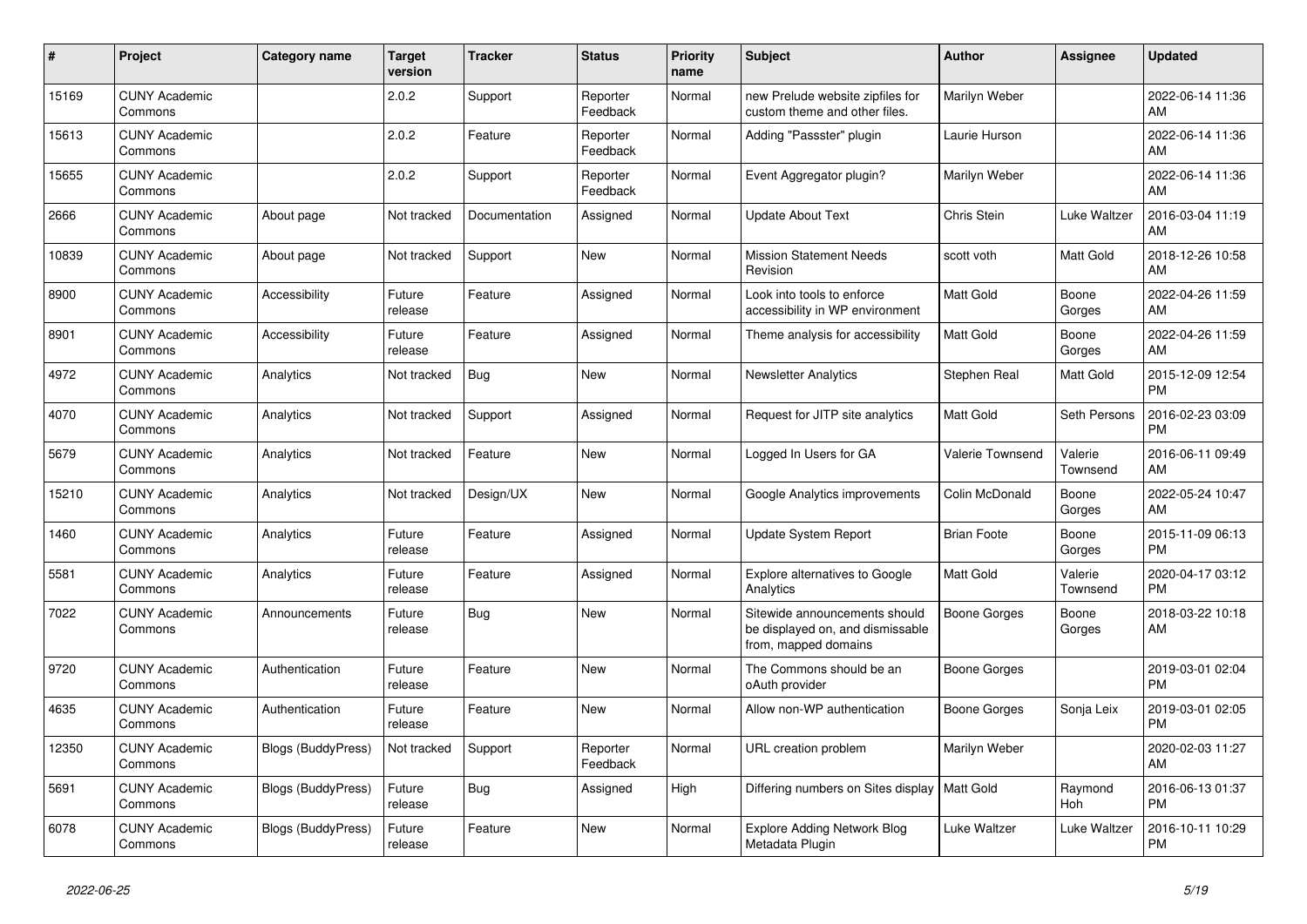| #     | <b>Project</b>                  | Category name             | <b>Target</b><br>version | <b>Tracker</b> | <b>Status</b> | <b>Priority</b><br>name | <b>Subject</b>                                                       | <b>Author</b>       | Assignee            | <b>Updated</b>                |
|-------|---------------------------------|---------------------------|--------------------------|----------------|---------------|-------------------------|----------------------------------------------------------------------|---------------------|---------------------|-------------------------------|
| 8836  | <b>CUNY Academic</b><br>Commons | <b>Blogs (BuddyPress)</b> | Future<br>release        | Feature        | Assigned      | Normal                  | Redesign site launch process                                         | <b>Matt Gold</b>    | Boone<br>Gorges     | 2019-10-03 02:49<br><b>PM</b> |
| 8835  | <b>CUNY Academic</b><br>Commons | Blogs (BuddyPress)        | Future<br>release        | Feature        | <b>New</b>    | Normal                  | Extend cuny is shortlinks to sites                                   | Luke Waltzer        | Boone<br>Gorges     | 2022-04-26 11:59<br>AM        |
| 58    | <b>CUNY Academic</b><br>Commons | BuddyPress (misc)         | Future<br>release        | Feature        | Assigned      | Low                     | Make member search sortable by<br>last name                          | Roberta Brody       | Boone<br>Gorges     | 2010-08-26 02:38<br><b>PM</b> |
| 377   | <b>CUNY Academic</b><br>Commons | BuddyPress (misc)         | Future<br>release        | Feature        | Assigned      | Normal                  | Like buttons                                                         | <b>Matt Gold</b>    | Boone<br>Gorges     | 2010-11-16 05:13<br><b>PM</b> |
| 435   | <b>CUNY Academic</b><br>Commons | BuddyPress (misc)         | Future<br>release        | Feature        | Assigned      | Normal                  | Include Avatar Images in Forum<br><b>Post Notification Emails</b>    | Matt Gold           | Boone<br>Gorges     | 2010-12-08 12:40<br><b>PM</b> |
| 500   | <b>CUNY Academic</b><br>Commons | BuddyPress (misc)         | Future<br>release        | Feature        | Assigned      | Normal                  | <b>Export Group Data</b>                                             | Matt Gold           | Boone<br>Gorges     | 2010-12-19 12:09<br><b>PM</b> |
| 635   | <b>CUNY Academic</b><br>Commons | BuddyPress (misc)         | Future<br>release        | Feature        | Assigned      | Normal                  | Big Blue Button -<br>Videoconferencing in Groups and<br><b>Blogs</b> | <b>Matt Gold</b>    | Boone<br>Gorges     | 2011-03-14 03:24<br><b>PM</b> |
| 599   | <b>CUNY Academic</b><br>Commons | BuddyPress (misc)         | Future<br>release        | Feature        | Assigned      | Normal                  | Consider adding rating plugins for<br><b>BuddyPress/BBPress</b>      | <b>Matt Gold</b>    | Boone<br>Gorges     | 2011-08-22 06:50<br><b>PM</b> |
| 310   | <b>CUNY Academic</b><br>Commons | BuddyPress (misc)         | Future<br>release        | Feature        | Assigned      | Low                     | Friend Request Email                                                 | <b>Matt Gold</b>    | Samantha<br>Raddatz | 2015-11-09 05:08<br><b>PM</b> |
| 2325  | <b>CUNY Academic</b><br>Commons | <b>BuddyPress (misc)</b>  | Future<br>release        | Feature        | Assigned      | Low                     | Profile should have separate<br>fields for first/last names          | local admin         | Boone<br>Gorges     | 2015-11-09 06:09<br><b>PM</b> |
| 554   | <b>CUNY Academic</b><br>Commons | BuddyPress (misc)         | Future<br>release        | Feature        | Assigned      | Normal                  | Add Trackback notifications to<br>site-wide activity feed            | Matt Gold           | Boone<br>Gorges     | 2015-11-09 06:19<br><b>PM</b> |
| 1423  | <b>CUNY Academic</b><br>Commons | BuddyPress (misc)         | Future<br>release        | Feature        | Assigned      | Low                     | Show an avatar for pingback<br>comment activity items                | Boone Gorges        | <b>Tahir Butt</b>   | 2016-10-24 12:03<br><b>PM</b> |
| 7624  | <b>CUNY Academic</b><br>Commons | BuddyPress (misc)         | Future<br>release        | Design/UX      | <b>New</b>    | Normal                  | <b>BP Notifications</b>                                              | Luke Waltzer        | Paige Dupont        | 2017-02-08 10:43<br><b>PM</b> |
| 11243 | <b>CUNY Academic</b><br>Commons | BuddyPress (misc)         | Future<br>release        | <b>Bug</b>     | <b>New</b>    | Normal                  | Audit bp-custom.php                                                  | Raymond Hoh         | Raymond<br>Hoh      | 2022-04-26 11:59<br>AM        |
| 4226  | <b>CUNY Academic</b><br>Commons | <b>BuddyPress Docs</b>    | Future<br>release        | Design/UX      | New           | Normal                  | Add option to connect a Doc with<br>a Group                          | Samantha Raddatz    | Samantha<br>Raddatz | 2015-09-09 04:08<br><b>PM</b> |
| 618   | <b>CUNY Academic</b><br>Commons | <b>BuddyPress Docs</b>    | Future<br>release        | Feature        | Assigned      | Normal                  | BuddyPress Docs: export formats                                      | <b>Boone Gorges</b> | Boone<br>Gorges     | 2015-11-09 05:38<br><b>PM</b> |
| 1422  | <b>CUNY Academic</b><br>Commons | <b>BuddyPress Docs</b>    | Future<br>release        | Feature        | Assigned      | Normal                  | Make "created Doc" activity icons<br>non-mini                        | <b>Boone Gorges</b> | Boone<br>Gorges     | 2015-11-09 05:48<br><b>PM</b> |
| 519   | <b>CUNY Academic</b><br>Commons | <b>BuddyPress Docs</b>    | Future<br>release        | Feature        | Assigned      | Low                     | TOC for individual docs - for new<br>BP "wiki-like" plugin           | scott voth          | Boone<br>Gorges     | 2015-11-09 05:54<br><b>PM</b> |
| 1744  | <b>CUNY Academic</b><br>Commons | <b>BuddyPress Docs</b>    | Future<br>release        | Feature        | Assigned      | Normal                  | Spreadsheet-style Docs                                               | Boone Gorges        | Boone<br>Gorges     | 2015-11-09 06:13<br><b>PM</b> |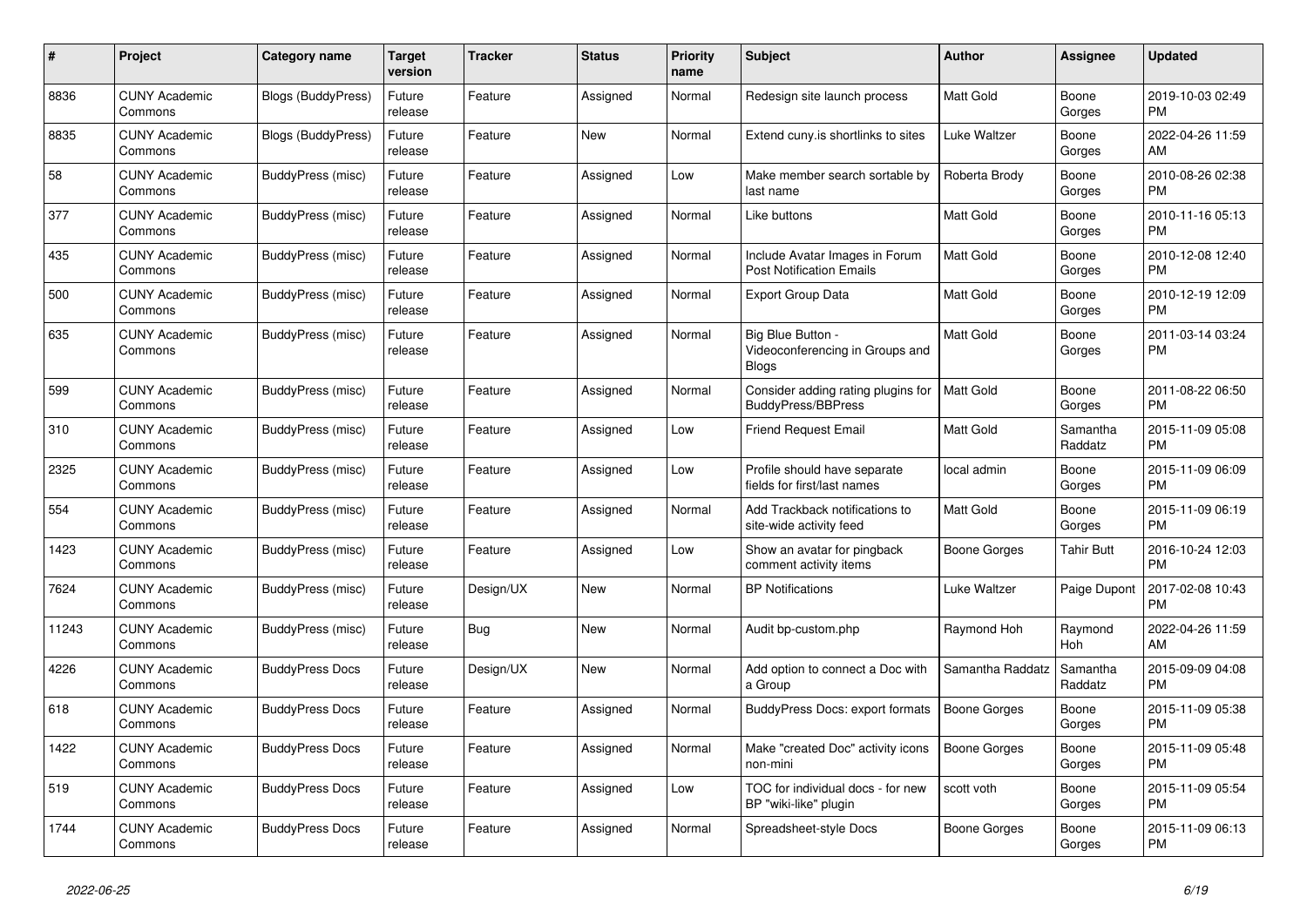| #     | <b>Project</b>                  | <b>Category name</b>   | <b>Target</b><br>version | <b>Tracker</b> | <b>Status</b>        | <b>Priority</b><br>name | <b>Subject</b>                                                         | <b>Author</b>           | Assignee            | <b>Updated</b>                |
|-------|---------------------------------|------------------------|--------------------------|----------------|----------------------|-------------------------|------------------------------------------------------------------------|-------------------------|---------------------|-------------------------------|
| 2523  | <b>CUNY Academic</b><br>Commons | <b>BuddyPress Docs</b> | Future<br>release        | Feature        | Assigned             | Normal                  | Allow Users to Upload Images to<br><b>BP</b> Docs                      | Matt Gold               | Boone<br>Gorges     | 2015-11-09 06:14<br><b>PM</b> |
| 1417  | <b>CUNY Academic</b><br>Commons | <b>BuddyPress Docs</b> | Future<br>release        | Feature        | Assigned             | Low                     | <b>Bulk actions for BuddyPress Docs</b>                                | <b>Boone Gorges</b>     | Boone<br>Gorges     | 2016-10-17 10:41<br><b>PM</b> |
| 6389  | <b>CUNY Academic</b><br>Commons | <b>BuddyPress Docs</b> | Future<br>release        | Feature        | New                  | Low                     | Make Discussion Area Visible<br>When Editing a Doc                     | Luke Waltzer            | Boone<br>Gorges     | 2016-10-21 04:16<br><b>PM</b> |
| 13466 | <b>CUNY Academic</b><br>Commons | Cavalcade              | Future<br>release        | Feature        | <b>New</b>           | Normal                  | Automated cleanup for duplicate<br>Cavalcade tasks                     | <b>Boone Gorges</b>     | Boone<br>Gorges     | 2020-10-13 05:24<br><b>PM</b> |
| 14994 | <b>CUNY Academic</b><br>Commons | cdev.gc.cuny.edu       | Not tracked              | Support        | In Progress          | Normal                  | Clear Cache on CDEV                                                    | scott voth              | Raymond<br>Hoh      | 2021-12-07 03:51<br><b>PM</b> |
| 4027  | <b>CUNY Academic</b><br>Commons | Commons In A Box       | Not tracked              | Design/UX      | Assigned             | Normal                  | Usability review of CBOX update<br>procedures                          | Matt Gold               | Samantha<br>Raddatz | 2015-05-11 06:36<br><b>PM</b> |
| 9060  | <b>CUNY Academic</b><br>Commons | Commons In A Box       | Not tracked              | Bug            | Hold                 | Normal                  | Problems with CBox image library<br>upload                             | Lisa Rhody              | Raymond<br>Hoh      | 2018-01-10 03:26<br><b>PM</b> |
| 11556 | <b>CUNY Academic</b><br>Commons | Courses                | Not tracked              | Bug            | Reporter<br>Feedback | Normal                  | Instructor name given in course<br>listing                             | Tom Harbison            |                     | 2019-06-25 04:12<br><b>PM</b> |
| 12438 | <b>CUNY Academic</b><br>Commons | Courses                | Not tracked              | <b>Bug</b>     | New                  | Normal                  | Site appearing twice                                                   | Laurie Hurson           | Boone<br>Gorges     | 2020-02-18 01:34<br><b>PM</b> |
| 11789 | <b>CUNY Academic</b><br>Commons | Courses                | Future<br>release        | Feature        | New                  | Normal                  | Ability to remove item from<br>Courses list                            | Laurie Hurson           | Sonja Leix          | 2019-09-24 12:28<br><b>PM</b> |
| 10226 | <b>CUNY Academic</b><br>Commons | Courses                | Future<br>release        | Feature        | <b>New</b>           | Normal                  | Add "My Courses" to drop down<br>list                                  | scott voth              | Boone<br>Gorges     | 2021-11-19 12:42<br><b>PM</b> |
| 9420  | <b>CUNY Academic</b><br>Commons | cuny.is                | Not tracked              | Feature        | <b>New</b>           | Normal                  | Request for http://cuny.is/streams                                     | Raffi<br>Khatchadourian | Marilyn<br>Weber    | 2018-04-02 10:08<br>AM        |
| 8902  | <b>CUNY Academic</b><br>Commons | Design                 | Not tracked              | Feature        | Assigned             | Normal                  | Report back on research on<br><b>BuddyPress themes</b>                 | <b>Matt Gold</b>        | Michael Smith       | 2017-11-10 12:31<br><b>PM</b> |
| 860   | <b>CUNY Academic</b><br>Commons | Design                 | Future<br>release        | Design/UX      | Assigned             | Normal                  | <b>Standardize Button Treatment</b><br><b>Across the Commons</b>       | Chris Stein             | Chris Stein         | 2014-05-01 09:45<br>AM        |
| 2754  | <b>CUNY Academic</b><br>Commons | Design                 | Future<br>release        | Feature        | Assigned             | Normal                  | Determine strategy for CAC logo<br>handling in top header              | Micki Kaufman           | Chris Stein         | 2015-01-05 08:53<br><b>PM</b> |
| 10439 | <b>CUNY Academic</b><br>Commons | Design                 | 2.1.0                    | Design/UX      | New                  | Normal                  | Create Style Guide for Commons                                         | Sonja Leix              | Sara Cannon         | 2022-06-23 06:20<br><b>PM</b> |
| 16199 | <b>CUNY Academic</b><br>Commons | <b>Directories</b>     | 2.0.2                    | <b>Bug</b>     | <b>New</b>           | Normal                  | Removed "Semester" Filter from<br><b>Courses Directory</b>             | Laurie Hurson           | Boone<br>Gorges     | 2022-06-14 11:36<br>AM        |
| 4225  | <b>CUNY Academic</b><br>Commons | DiRT Integration       | Future<br>release        | Design/UX      | <b>New</b>           | Normal                  | Add information to DIRT page (in<br>Create a Group)                    | Samantha Raddatz        | Matt Gold           | 2015-06-26 03:14<br><b>PM</b> |
| 3524  | <b>CUNY Academic</b><br>Commons | Documentation          | Not tracked              | Documentation  | Assigned             | Normal                  | Post describing all you can do<br>when starting up a new<br>blog/group | Matt Gold               | scott voth          | 2014-10-04 12:56<br><b>PM</b> |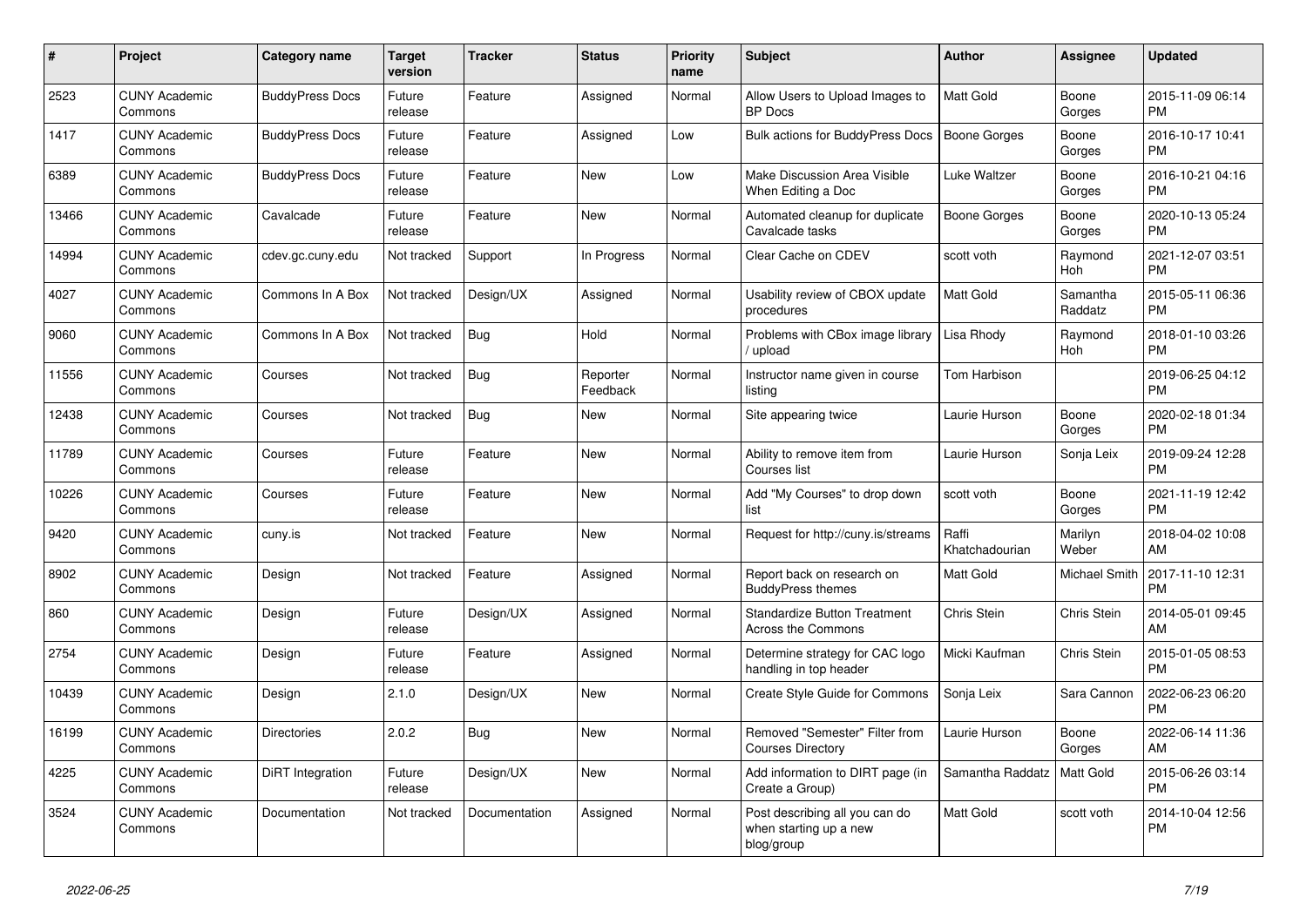| #     | Project                         | <b>Category name</b>       | <b>Target</b><br>version | <b>Tracker</b> | <b>Status</b>        | <b>Priority</b><br>name | Subject                                                                       | <b>Author</b>           | <b>Assignee</b> | <b>Updated</b>                |
|-------|---------------------------------|----------------------------|--------------------------|----------------|----------------------|-------------------------|-------------------------------------------------------------------------------|-------------------------|-----------------|-------------------------------|
| 10982 | <b>CUNY Academic</b><br>Commons | Domain Mapping             | Not tracked              | Support        | Reporter<br>Feedback | Normal                  | <b>CNAME</b> question                                                         | scott voth              |                 | 2019-01-22 04:29<br>PM        |
| 11493 | <b>CUNY Academic</b><br>Commons | Domain Mapping             | Not tracked              | Support        | Reporter<br>Feedback | Normal                  | Domain Mapping Request - Talia<br>Schaffer                                    | scott voth              | Matt Gold       | 2019-08-06 08:39<br>AM        |
| 14496 | <b>CUNY Academic</b><br>Commons | Domain Mapping             | Future<br>release        | <b>Bug</b>     | New                  | Normal                  | Mapped domain SSO uses<br>third-party cookies                                 | Raymond Hoh             | Raymond<br>Hoh  | 2021-05-24 04:03<br><b>PM</b> |
| 1166  | <b>CUNY Academic</b><br>Commons | <b>Email Invitations</b>   | Future<br>release        | Feature        | New                  | Low                     | Better organizational tools for<br>Sent Invites                               | <b>Boone Gorges</b>     | Boone<br>Gorges | 2015-11-09 06:02<br><b>PM</b> |
| 1165  | <b>CUNY Academic</b><br>Commons | <b>Email Invitations</b>   | Future<br>release        | Feature        | Assigned             | Low                     | Allow saved lists of invitees under<br>Send Invites                           | <b>Boone Gorges</b>     | Boone<br>Gorges | 2015-11-09 06:03<br><b>PM</b> |
| 1167  | <b>CUNY Academic</b><br>Commons | <b>Email Invitations</b>   | Future<br>release        | Feature        | New                  | Low                     | Allow email invitations to be<br>resent                                       | <b>Boone Gorges</b>     | Boone<br>Gorges | 2015-11-12 12:53<br>AM        |
| 9979  | <b>CUNY Academic</b><br>Commons | <b>Email Notifications</b> | Not tracked              | <b>Bug</b>     | Reporter<br>Feedback | Normal                  | Reports of slow email activation<br>emails                                    | Matt Gold               | Boone<br>Gorges | 2018-08-29 09:40<br><b>PM</b> |
| 333   | <b>CUNY Academic</b><br>Commons | <b>Email Notifications</b> | Future<br>release        | Feature        | Assigned             | Low                     | Delay Forum Notification Email<br>Delivery Until After Editing Period<br>Ends | <b>Matt Gold</b>        | Raymond<br>Hoh  | 2015-11-09 06:01<br>PM        |
| 5992  | <b>CUNY Academic</b><br>Commons | <b>Email Notifications</b> | Future<br>release        | Feature        | New                  | Normal                  | Changing the From line of<br>autogenerated blog emails                        | Marilyn Weber           |                 | 2018-09-27 05:19<br><b>PM</b> |
| 11971 | <b>CUNY Academic</b><br>Commons | <b>Email Notifications</b> | Future<br>release        | Bug            | Reporter<br>Feedback | Low                     | Pictures obscured in emailed post<br>notifications                            | Marilyn Weber           | Raymond<br>Hoh  | 2019-11-21 01:14<br><b>PM</b> |
| 12042 | <b>CUNY Academic</b><br>Commons | <b>Email Notifications</b> | Future<br>release        | Feature        | New                  | Normal                  | Improved error logging for BPGES   Boone Gorges<br>send queue                 |                         | Boone<br>Gorges | 2021-11-19 12:25<br><b>PM</b> |
| 15604 | <b>CUNY Academic</b><br>Commons | <b>Email Notifications</b> | Future<br>release        | Feature        | Assigned             | Normal                  | Restructure Commons Group<br><b>Digest Email Messages</b>                     | Matt Gold               | Boone<br>Gorges | 2022-05-26 10:45<br>AM        |
| 11077 | <b>CUNY Academic</b><br>Commons | Events                     | Not tracked              | Feature        | Reporter<br>Feedback | Normal                  | Show event category description<br>in event list view                         | Raffi<br>Khatchadourian |                 | 2019-02-12 10:38<br><b>PM</b> |
| 3475  | <b>CUNY Academic</b><br>Commons | Events                     | Future<br>release        | Feature        | Assigned             | Normal                  | Request to add plugin to<br>streamline room<br>booking/appointment booking    | Naomi Barrettara        | Boone<br>Gorges | 2014-12-01 05:14<br><b>PM</b> |
| 4053  | <b>CUNY Academic</b><br>Commons | Events                     | Future<br>release        | Feature        | Assigned             | Normal                  | Create new tab for past events                                                | <b>Matt Gold</b>        | Boone<br>Gorges | 2015-05-12 02:10<br><b>PM</b> |
| 4238  | <b>CUNY Academic</b><br>Commons | Events                     | Future<br>release        | Feature        | Assigned             | Normal                  | Copy Events to Other Groups?                                                  | Matt Gold               | Boone<br>Gorges | 2015-07-02 10:08<br>AM        |
| 4592  | <b>CUNY Academic</b><br>Commons | Events                     | Future<br>release        | Design/UX      | New                  | Normal                  | Event Creation - Venue Dropdown   Samantha Raddatz<br>Slow                    |                         | Boone<br>Gorges | 2015-09-14 04:56<br><b>PM</b> |
| 4438  | <b>CUNY Academic</b><br>Commons | Events                     | Future<br>release        | <b>Bug</b>     | Assigned             | Normal                  | Events Calendar - Export<br><b>Recurring Events</b>                           | scott voth              | Daniel Jones    | 2016-05-23 04:25<br><b>PM</b> |
| 5696  | <b>CUNY Academic</b><br>Commons | Events                     | Future<br>release        | Feature        | Assigned             | Normal                  | Events Calendar - display options<br>/ calendar aggregation                   | <b>Matt Gold</b>        | Boone<br>Gorges | 2016-10-13 11:44<br>AM        |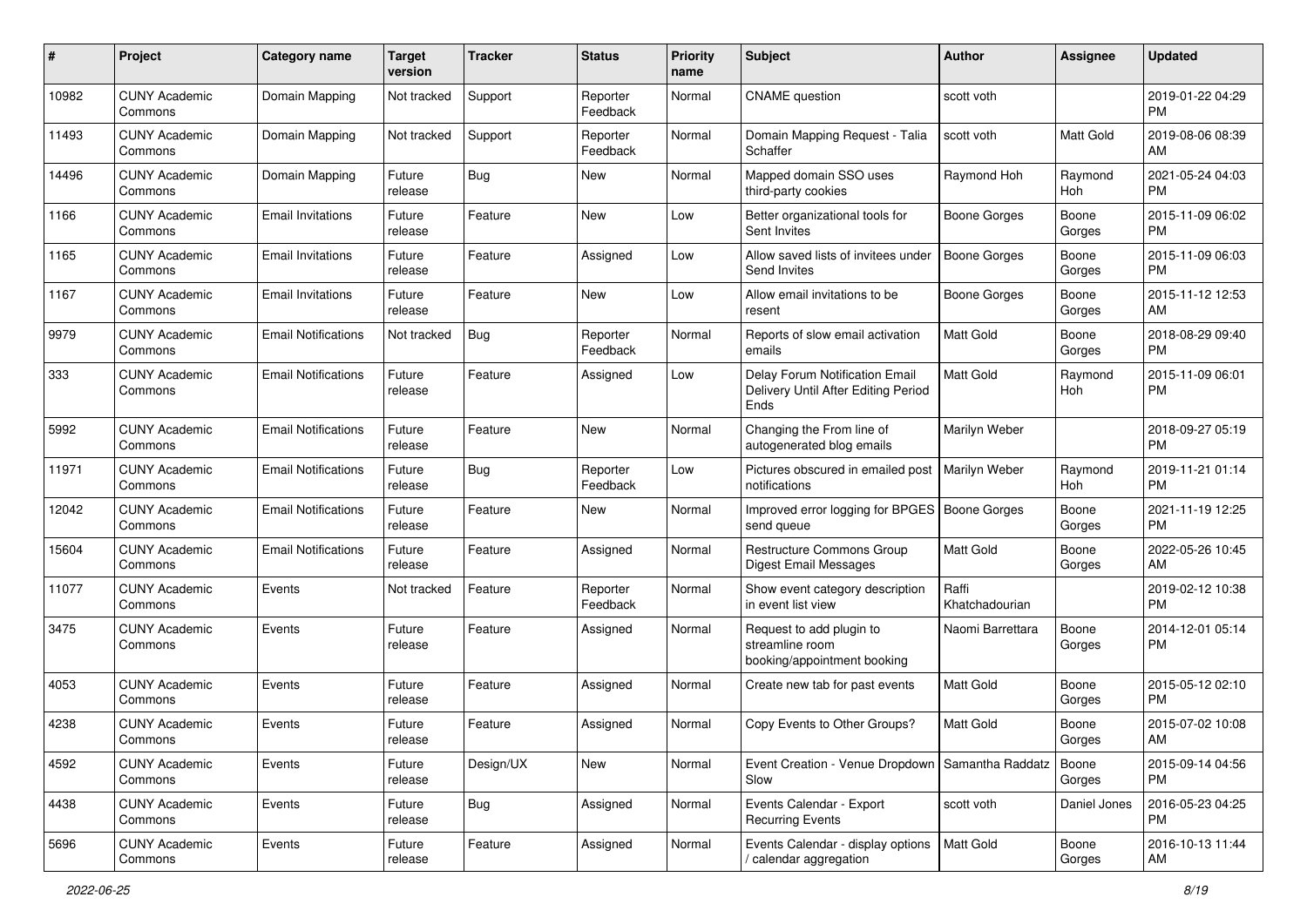| #     | <b>Project</b>                  | <b>Category name</b> | <b>Target</b><br>version | <b>Tracker</b> | <b>Status</b>        | Priority<br>name | Subject                                                                             | <b>Author</b>       | Assignee            | <b>Updated</b>                |
|-------|---------------------------------|----------------------|--------------------------|----------------|----------------------|------------------|-------------------------------------------------------------------------------------|---------------------|---------------------|-------------------------------|
| 4903  | <b>CUNY Academic</b><br>Commons | Events               | Future<br>release        | Design/UX      | Assigned             | Normal           | Improving visual appearance of<br>event calendars                                   | Matt Gold           | Boone<br>Gorges     | 2016-10-13 11:51<br>AM        |
| 6749  | <b>CUNY Academic</b><br>Commons | Events               | Future<br>release        | Bug            | <b>New</b>           | Low              | BPEO iCal request can trigger<br>very large number of DB queries                    | <b>Boone Gorges</b> | Raymond<br>Hoh      | 2016-11-15 10:09<br><b>PM</b> |
| 4481  | <b>CUNY Academic</b><br>Commons | Events               | Future<br>release        | Feature        | <b>New</b>           | Normal           | Group admins/mods should have<br>the ability to unlink an event from<br>the group   | Boone Gorges        | Boone<br>Gorges     | 2017-04-24 03:53<br><b>PM</b> |
| 5016  | <b>CUNY Academic</b><br>Commons | Events               | Future<br>release        | Feature        | Assigned             | Low              | Allow comments to be posted on<br>events                                            | Matt Gold           | Raymond<br>Hoh      | 2019-03-01 02:23<br>PМ        |
| 11531 | <b>CUNY Academic</b><br>Commons | Events               | Future<br>release        | Feature        | New                  | Normal           | Main Events calendar should<br>include non-public events that<br>user has access to | scott voth          | Boone<br>Gorges     | 2019-06-11 10:00<br>AM        |
| 5317  | <b>CUNY Academic</b><br>Commons | Group Blogs          | Not tracked              | <b>Bug</b>     | Reporter<br>Feedback | Normal           | Notifications of New Post Didn't<br>Come                                            | Luke Waltzer        | Samantha<br>Raddatz | 2016-03-21 10:41<br><b>PM</b> |
| 653   | <b>CUNY Academic</b><br>Commons | Group Blogs          | Future<br>release        | Feature        | Assigned             | Normal           | Redesign Integration of Groups<br>and Blogs                                         | Matt Gold           | Samantha<br>Raddatz | 2015-11-09 05:40<br><b>PM</b> |
| 8756  | <b>CUNY Academic</b><br>Commons | Group Blogs          | Future<br>release        | Feature        | Hold                 | Normal           | Connect multiple blogs to one<br>group?                                             | Matt Gold           | Boone<br>Gorges     | 2017-09-30 10:42<br>AM        |
| 3580  | <b>CUNY Academic</b><br>Commons | Group Blogs          | Future<br>release        | Feature        | New                  | Normal           | Multiple blogs per group                                                            | <b>Boone Gorges</b> | Boone<br>Gorges     | 2018-02-20 02:02<br><b>PM</b> |
| 3080  | <b>CUNY Academic</b><br>Commons | <b>Group Files</b>   | Future<br>release        | Feature        | Assigned             | Low              | Create a system to keep track of<br>file changes                                    | Matt Gold           | Boone<br>Gorges     | 2014-02-26 10:04<br><b>PM</b> |
| 3354  | <b>CUNY Academic</b><br>Commons | <b>Group Files</b>   | Future<br>release        | Feature        | Assigned             | Low              | Allow Group Download of Multiple<br><b>Selected Files</b>                           | <b>Matt Gold</b>    | Chris Stein         | 2014-08-01 08:50<br>AM        |
| 1192  | <b>CUNY Academic</b><br>Commons | <b>Group Files</b>   | Future<br>release        | Feature        | Assigned             | Low              | When posting group files, allow<br>users to add a category without<br>saving        | Matt Gold           | Raymond<br>Hoh      | 2015-11-09 05:53<br><b>PM</b> |
| 11834 | <b>CUNY Academic</b><br>Commons | <b>Group Files</b>   | Future<br>release        | Feature        | New                  | Normal           | Improved tools for managing<br>group file folders                                   | Boone Gorges        | Sonja Leix          | 2019-09-06 03:55<br><b>PM</b> |
| 12091 | <b>CUNY Academic</b><br>Commons | <b>Group Files</b>   | Future<br>release        | Feature        | New                  | Normal           | Improved pre-upload file<br>validation for bp-group-documents                       | <b>Boone Gorges</b> | Boone<br>Gorges     | 2019-11-14 01:21<br>PМ        |
| 7928  | <b>CUNY Academic</b><br>Commons | Group Forums         | Not tracked              | Bug            | New                  | Normal           | Duplicate Forum post                                                                | Luke Waltzer        | Raymond<br>Hoh      | 2017-04-11 09:27<br><b>PM</b> |
| 13328 | <b>CUNY Academic</b><br>Commons | Group Forums         | Not tracked              | <b>Bug</b>     | Reporter<br>Feedback | Normal           | cross-posting in two related<br>groups                                              | Marilyn Weber       | Raymond<br>Hoh      | 2020-09-15 10:39<br><b>PM</b> |
| 585   | <b>CUNY Academic</b><br>Commons | Group Forums         | Future<br>release        | Feature        | Assigned             | Normal           | Merge Forum Topics                                                                  | Sarah Morgano       | Boone<br>Gorges     | 2011-07-06 04:11<br><b>PM</b> |
| 3193  | <b>CUNY Academic</b><br>Commons | Group Forums         | Future<br>release        | Feature        | Assigned             | Normal           | bbPress 2.x dynamic roles and<br>RBE                                                | Boone Gorges        | Boone<br>Gorges     | 2014-09-30 01:30<br><b>PM</b> |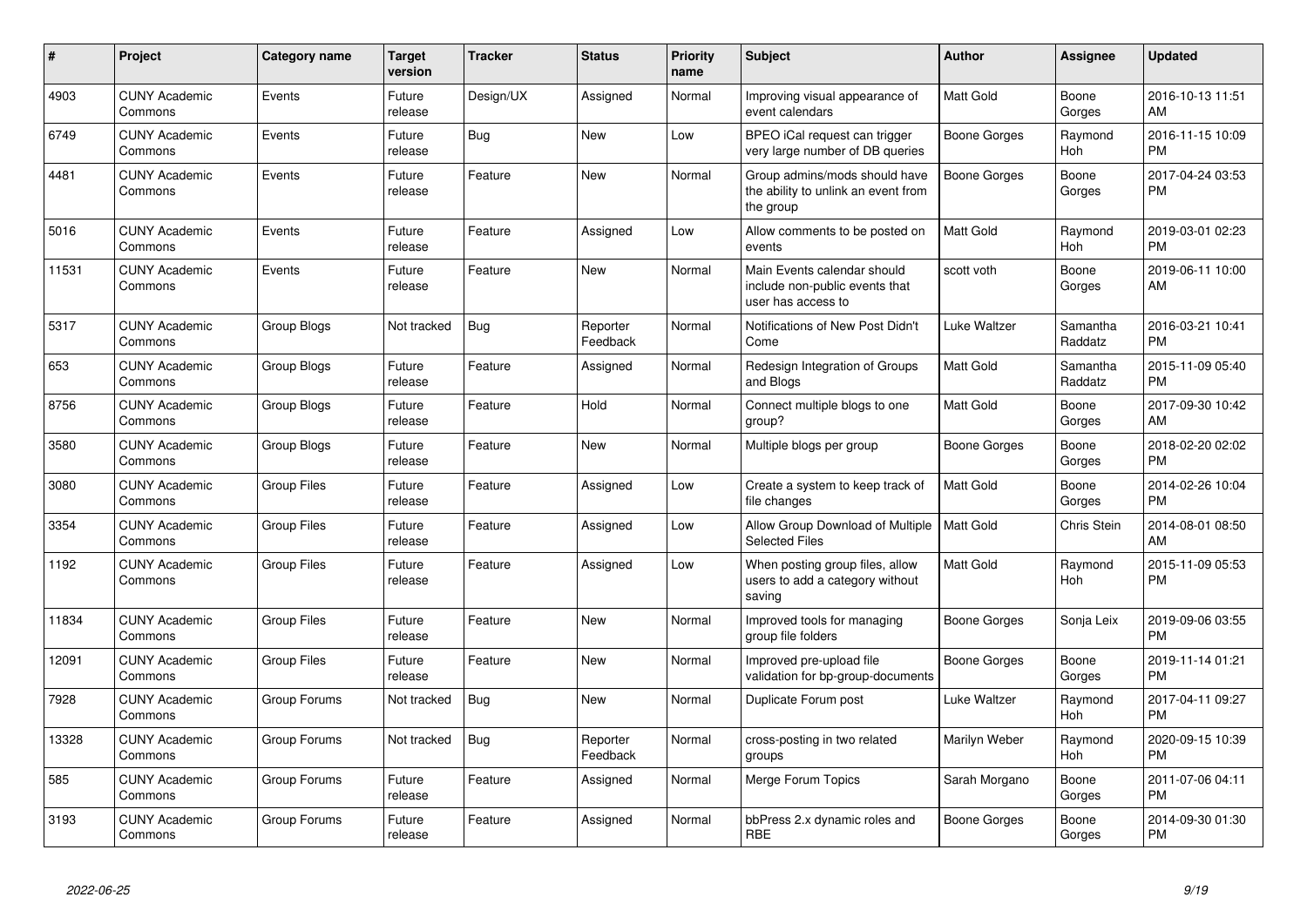| #     | Project                         | <b>Category name</b> | <b>Target</b><br>version | <b>Tracker</b> | <b>Status</b>        | <b>Priority</b><br>name | Subject                                                                                       | Author              | <b>Assignee</b>     | <b>Updated</b>                |
|-------|---------------------------------|----------------------|--------------------------|----------------|----------------------|-------------------------|-----------------------------------------------------------------------------------------------|---------------------|---------------------|-------------------------------|
| 3059  | <b>CUNY Academic</b><br>Commons | Group Forums         | Future<br>release        | Design/UX      | New                  | Normal                  | Forum Post Permissable Content<br><b>Explanatory Text</b>                                     | Chris Stein         | Chris Stein         | 2015-04-02 11:27<br>AM        |
| 4221  | <b>CUNY Academic</b><br>Commons | Group Forums         | Future<br>release        | Design/UX      | Assigned             | Normal                  | Add 'Number of Posts' display<br>option to Forum page                                         | Samantha Raddatz    | Samantha<br>Raddatz | 2015-06-26 02:21<br><b>PM</b> |
| 3192  | <b>CUNY Academic</b><br>Commons | Group Forums         | Future<br>release        | Feature        | Assigned             | Normal                  | Customizable forum views for<br>bbPress 2.x group forums                                      | <b>Boone Gorges</b> | Raymond<br>Hoh      | 2015-11-09 12:47<br><b>PM</b> |
| 5268  | <b>CUNY Academic</b><br>Commons | Group Forums         | Future<br>release        | Bug            | Assigned             | Normal                  | Long-time to post to multiple<br>groups                                                       | Luke Waltzer        | Daniel Jones        | 2016-09-07 06:31<br><b>PM</b> |
| 6392  | <b>CUNY Academic</b><br>Commons | Group Forums         | Future<br>release        | Design/UX      | Assigned             | Low                     | Composition/Preview Panes in<br>Forum Posts                                                   | Luke Waltzer        | Paige Dupont        | 2016-10-21 04:26<br><b>PM</b> |
| 9835  | <b>CUNY Academic</b><br>Commons | Group Forums         | Future<br>release        | Bug            | Assigned             | Normal                  | add a "like" function?                                                                        | Marilyn Weber       | <b>Erik Trainer</b> | 2018-06-05 01:49<br><b>PM</b> |
| 10659 | <b>CUNY Academic</b><br>Commons | Group Forums         | Future<br>release        | Feature        | Assigned             | Normal                  | Post to multiple groups via email                                                             | Matt Gold           | Raymond<br>Hoh      | 2018-11-15 12:54<br>AM        |
| 13358 | <b>CUNY Academic</b><br>Commons | Group Forums         | Future<br>release        | Feature        | New                  | Normal                  | Improved UI for group forum<br>threading settings                                             | <b>Boone Gorges</b> | Raymond<br>Hoh      | 2021-11-19 12:27<br><b>PM</b> |
| 13199 | <b>CUNY Academic</b><br>Commons | Group Forums         | Future<br>release        | Feature        | New                  | Normal                  | Favoring Groups over bbPress<br>plugin                                                        | Colin McDonald      | Colin<br>McDonald   | 2021-11-19 12:28<br><b>PM</b> |
| 13457 | <b>CUNY Academic</b><br>Commons | Group Forums         | 2.0.2                    | Bug            | New                  | High                    | Forum post not sending<br>notifications                                                       | Filipa Calado       | Raymond<br>Hoh      | 2022-06-14 11:36<br>AM        |
| 3308  | <b>CUNY Academic</b><br>Commons | Group Invitations    | Future<br>release        | Feature        | Assigned             | Normal                  | Allow members to rescind group<br>invitations                                                 | <b>Matt Gold</b>    | Boone<br>Gorges     | 2015-04-01 08:53<br><b>PM</b> |
| 1456  | <b>CUNY Academic</b><br>Commons | Group Invitations    | Future<br>release        | Feature        | Reporter<br>Feedback | Low                     | Invite to Group Button from Profile   Matt Gold<br>Field                                      |                     | Samantha<br>Raddatz | 2015-11-09 05:59<br><b>PM</b> |
| 2610  | <b>CUNY Academic</b><br>Commons | Group Invitations    | Future<br>release        | Feature        | Assigned             | Low                     | Request: Custom invitation<br>message to group invites                                        | local admin         | Boone<br>Gorges     | 2015-11-09 06:13<br>PM        |
| 3419  | <b>CUNY Academic</b><br>Commons | Group Invitations    | 1.6.14                   | Bug            | Testing<br>Required  | Normal                  | Neatening the display of<br>messages on group requests                                        | Matt Gold           | Boone<br>Gorges     | 2014-09-01 09:29<br>PM        |
| 13370 | <b>CUNY Academic</b><br>Commons | Group Library        | Future<br>release        | Feature        | <b>New</b>           | Normal                  | Library bulk deletion and folder<br>editing                                                   | Colin McDonald      | Boone<br>Gorges     | 2020-10-13 10:41<br>AM        |
| 14309 | <b>CUNY Academic</b><br>Commons | Group Library        | Future<br>release        | Feature        | New                  | Normal                  | Better handling of<br>bp_group_document file<br>download attempts when file is<br>not present | <b>Boone Gorges</b> | Boone<br>Gorges     | 2021-11-19 12:28<br>PM        |
| 13650 | <b>CUNY Academic</b><br>Commons | Group Library        | Future<br>release        | Feature        | New                  | Normal                  | Forum Attachments in Group<br>Library                                                         | Laurie Hurson       |                     | 2021-11-19 12:30<br>PM        |
| 9015  | <b>CUNY Academic</b><br>Commons | Groups (misc)        | Not tracked              | Outreach       | Assigned             | Normal                  | Email group admins the email<br>addresses of their groups                                     | Matt Gold           | Matt Gold           | 2018-01-02 09:54<br>AM        |
| 3458  | <b>CUNY Academic</b><br>Commons | Groups (misc)        | Future<br>release        | Feature        | Assigned             | Normal                  | Filter Members of Group by<br>Campus                                                          | Michael Smith       | Samantha<br>Raddatz | 2014-09-26 08:32<br><b>PM</b> |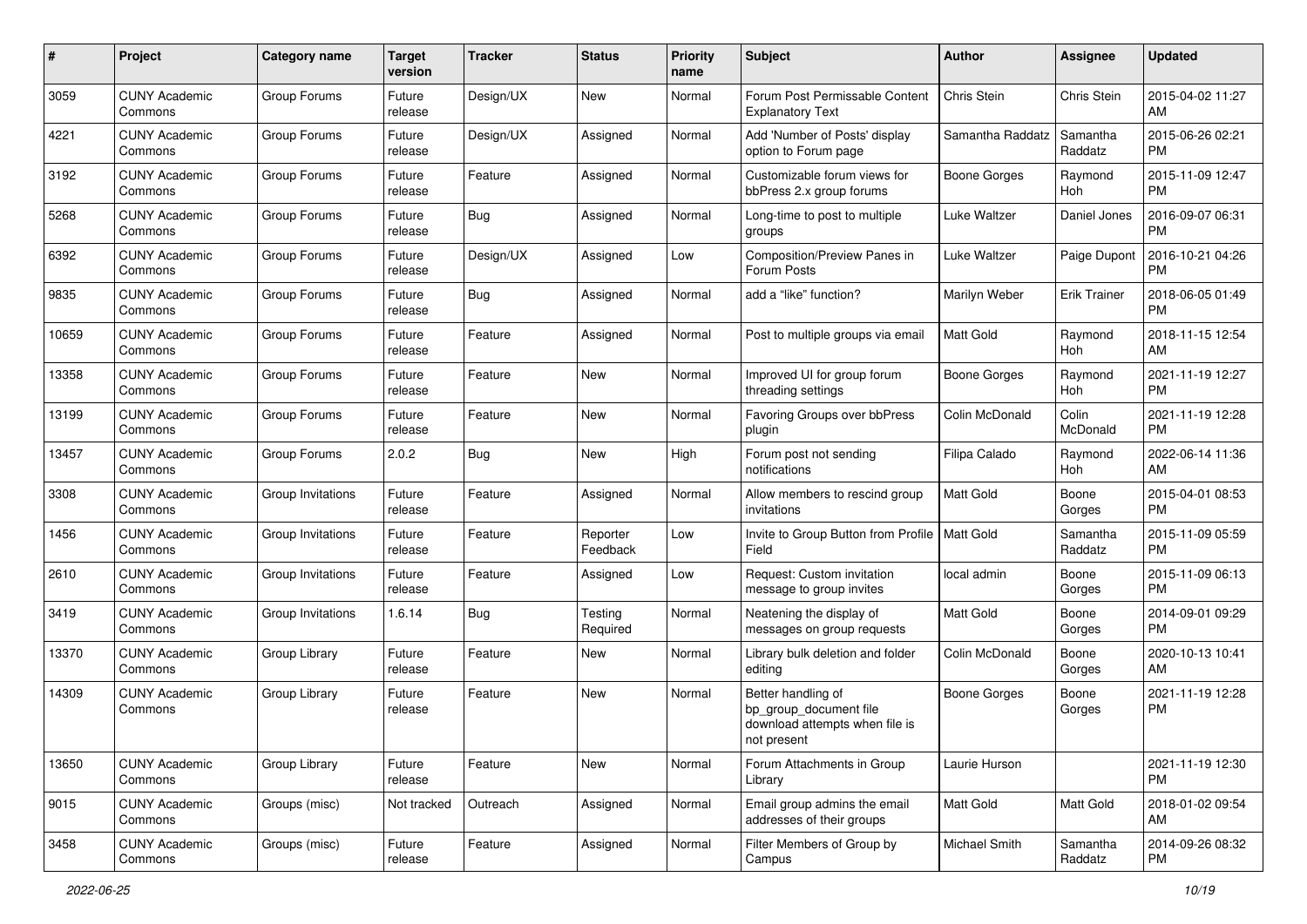| #     | Project                         | <b>Category name</b>           | <b>Target</b><br>version | <b>Tracker</b> | <b>Status</b>                       | <b>Priority</b><br>name | Subject                                                                     | Author              | <b>Assignee</b>     | <b>Updated</b>                |
|-------|---------------------------------|--------------------------------|--------------------------|----------------|-------------------------------------|-------------------------|-----------------------------------------------------------------------------|---------------------|---------------------|-------------------------------|
| 481   | <b>CUNY Academic</b><br>Commons | Groups (misc)                  | Future<br>release        | Feature        | Assigned                            | Normal                  | ability to archive inactive groups<br>and blogs                             | Michael Mandiberg   | Samantha<br>Raddatz | 2015-11-09 05:56<br><b>PM</b> |
| 1544  | <b>CUNY Academic</b><br>Commons | Groups (misc)                  | Future<br>release        | Feature        | Reporter<br>Feedback                | Normal                  | Group Filtering and Sorting                                                 | Matt Gold           | Chris Stein         | 2019-03-01 02:25<br><b>PM</b> |
| 12446 | <b>CUNY Academic</b><br>Commons | Groups (misc)                  | Future<br>release        | Feature        | Reporter<br>Feedback                | Normal                  | Toggle default site to group forum<br>posting                               | Laurie Hurson       | Laurie Hurson       | 2020-03-10 11:57<br>AM        |
| 7115  | <b>CUNY Academic</b><br>Commons | Groups (misc)                  | Future<br>release        | Feature        | Reporter<br>Feedback                | Normal                  | make licensing info clear during<br>group creation                          | <b>Matt Gold</b>    | Raymond<br>Hoh      | 2020-12-08 11:32<br>AM        |
| 11883 | <b>CUNY Academic</b><br>Commons | Help/Codex                     | Not tracked              | Support        | <b>New</b>                          | Normal                  | Need Embedding Help Page<br>Update (Tableau)                                | Anthony Wheeler     | scott voth          | 2019-09-24 08:49<br>AM        |
| 12392 | <b>CUNY Academic</b><br>Commons | Help/Codex                     | Not tracked              | Documentation  | New                                 | Normal                  | Updates to Common Commons<br>Questions on Help Page                         | scott voth          | Margaret<br>Galvan  | 2020-02-11 10:53<br>AM        |
| 6995  | <b>CUNY Academic</b><br>Commons | Home Page                      | Not tracked              | Bug            | Assigned                            | Normal                  | member filter on homepage not<br>working                                    | Matt Gold           | Raymond<br>Hoh      | 2016-12-11 09:46<br><b>PM</b> |
| 1983  | <b>CUNY Academic</b><br>Commons | Home Page                      | Future<br>release        | Feature        | Assigned                            | Low                     | Media Library integration with<br>Featured Content plugin                   | <b>Boone Gorges</b> | Dominic<br>Giglio   | 2014-03-17 10:34<br>AM        |
| 1888  | <b>CUNY Academic</b><br>Commons | Home Page                      | Future<br>release        | Feature        | Assigned                            | Normal                  | Refactor BP MPO Activity Filter to<br>support proper pagination             | Sarah Morgano       | Boone<br>Gorges     | 2014-05-01 07:11<br><b>PM</b> |
| 4980  | <b>CUNY Academic</b><br>Commons | Home Page                      | Future<br>release        | Feature        | Assigned                            | Normal                  | CAC Featured Content -- Adding<br>Randomization                             | <b>Matt Gold</b>    | Boone<br>Gorges     | 2016-12-12 03:01<br><b>PM</b> |
| 16296 | <b>CUNY Academic</b><br>Commons | Home Page                      | 2.0.2                    | Bug            | Staged for<br>Production<br>Release | Normal                  | "Visit Profile" link on Member<br>Directory page doesn't work<br>properly   | Raymond Hoh         | Raymond<br>Hoh      | 2022-06-24 07:54<br>PM        |
| 10580 | <b>CUNY Academic</b><br>Commons | Information<br>Architecture    | Future<br>release        | Design/UX      | New                                 | Normal                  | Primary nav item review                                                     | Boone Gorges        | Sara Cannon         | 2021-11-19 12:37<br><b>PM</b> |
| 3230  | <b>CUNY Academic</b><br>Commons | Internal Tools and<br>Workflow | Not tracked              | Feature        | Assigned                            | High                    | Scripts for quicker<br>provisioning/updating of<br>development environments | Boone Gorges        | Boone<br>Gorges     | 2016-01-26 04:54<br><b>PM</b> |
| 13891 | <b>CUNY Academic</b><br>Commons | Internal Tools and<br>Workflow | 2.1.0                    | Feature        | New                                 | Normal                  | Migrate automated linting to<br>GitHub Actions                              | Boone Gorges        | Jeremy Felt         | 2022-05-26 10:45<br>AM        |
| 15194 | <b>CUNY Academic</b><br>Commons | Internal Tools and<br>Workflow | 2.1.0                    | Feature        | New                                 | Normal                  | PHPCS sniff for un-restored<br>switch to blog() calls                       | Boone Gorges        | Jeremy Felt         | 2022-05-26 10:45<br>AM        |
| 12382 | <b>CUNY Academic</b><br>Commons | Membership                     | Not tracked              | Support        | New                                 | Normal                  | Email request change                                                        | Marilyn Weber       | Marilyn<br>Weber    | 2020-02-06 12:56<br>PM        |
| 5234  | <b>CUNY Academic</b><br>Commons | Membership                     | Future<br>release        | Feature        | Assigned                            | Normal                  | Write Unconfirmed patch for WP                                              | <b>Boone Gorges</b> | Boone<br>Gorges     | 2016-10-24 11:18<br>AM        |
| 3565  | <b>CUNY Academic</b><br>Commons | My Commons                     | Not tracked              | Documentation  | New                                 | Normal                  | Load Newest inconsistencies                                                 | Chris Stein         | scott voth          | 2015-11-09 01:16<br><b>PM</b> |
| 3330  | <b>CUNY Academic</b><br>Commons | My Commons                     | Future<br>release        | Feature        | Assigned                            | Normal                  | "Commons Information" tool                                                  | Boone Gorges        | Chris Stein         | 2014-09-22 08:46<br><b>PM</b> |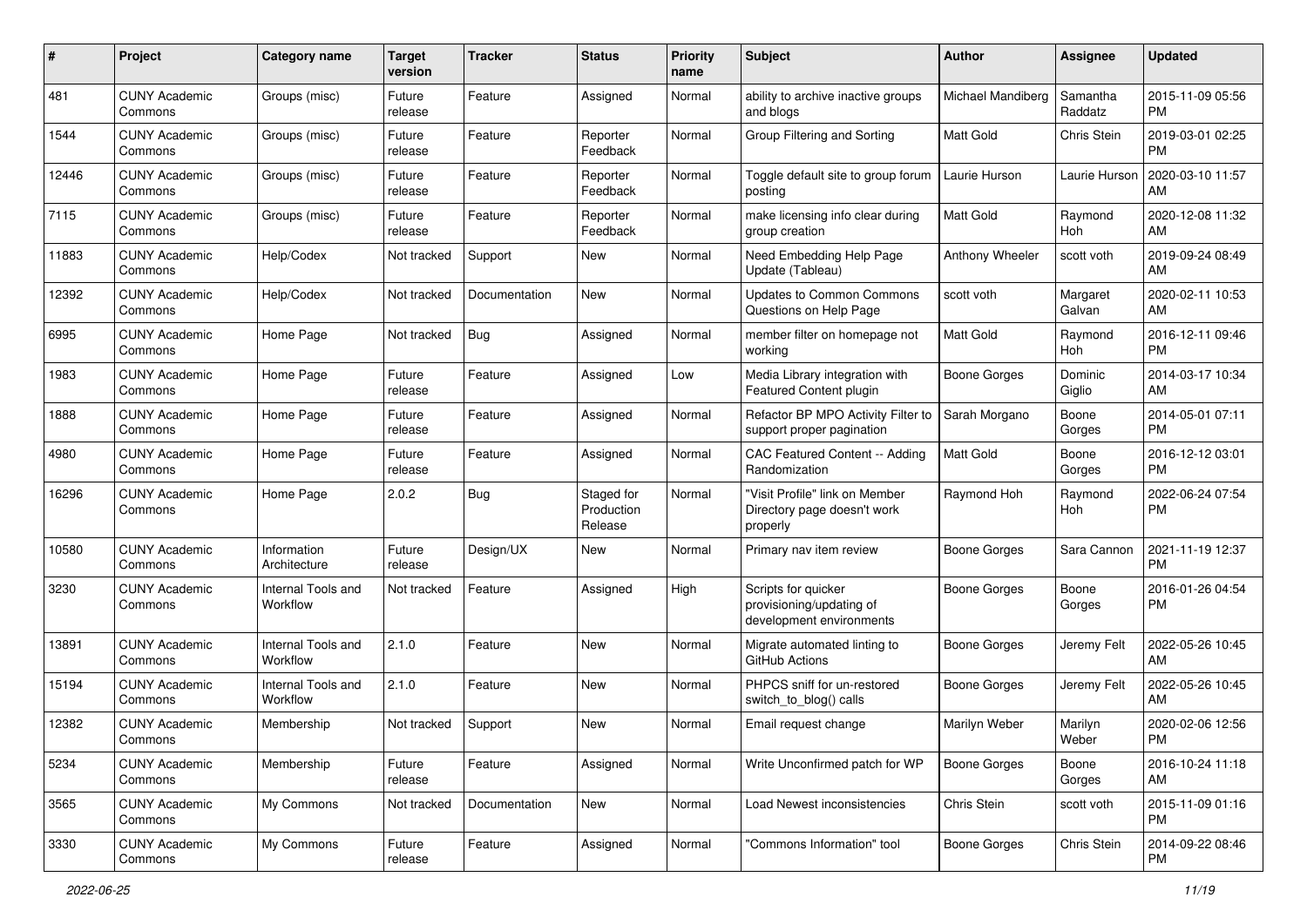| #     | Project                         | <b>Category name</b>    | <b>Target</b><br>version | <b>Tracker</b> | <b>Status</b>        | <b>Priority</b><br>name | <b>Subject</b>                                                                             | Author                  | Assignee        | <b>Updated</b>                |
|-------|---------------------------------|-------------------------|--------------------------|----------------|----------------------|-------------------------|--------------------------------------------------------------------------------------------|-------------------------|-----------------|-------------------------------|
| 3577  | <b>CUNY Academic</b><br>Commons | My Commons              | Future<br>release        | Design/UX      | Assigned             | Normal                  | Replies to items in My Commons                                                             | <b>Matt Gold</b>        | Raymond<br>Hoh  | 2015-04-09 05:19<br><b>PM</b> |
| 3536  | <b>CUNY Academic</b><br>Commons | My Commons              | Future<br>release        | Feature        | Assigned             | Normal                  | Infinite Scroll on My Commons<br>page                                                      | Matt Gold               | Raymond<br>Hoh  | 2015-04-13 04:42<br><b>PM</b> |
| 4535  | <b>CUNY Academic</b><br>Commons | My Commons              | Future<br>release        | Bug            | New                  | Low                     | My Commons filter issue                                                                    | scott voth              | Raymond<br>Hoh  | 2015-09-01 11:17<br>AM        |
| 3517  | <b>CUNY Academic</b><br>Commons | My Commons              | Future<br>release        | Feature        | Assigned             | Normal                  | Mute/Unmute My Commons<br>updates                                                          | <b>Matt Gold</b>        | Raymond<br>Hoh  | 2015-11-09 01:19<br><b>PM</b> |
| 8440  | <b>CUNY Academic</b><br>Commons | Onboarding              | Not tracked              | Bug            | New                  | Normal                  | Create Test Email Accounts for<br><b>Onboarding Project</b>                                | Stephen Real            | Stephen Real    | 2017-08-01 09:49<br><b>PM</b> |
| 9895  | <b>CUNY Academic</b><br>Commons | Onboarding              | Future<br>release        | Feature        | Assigned             | Normal                  | Add "Accept Invitation"<br>link/button/function to Group<br>and/or Site invitation emails? | Luke Waltzer            | Boone<br>Gorges | 2018-06-07 12:42<br>PM        |
| 9028  | <b>CUNY Academic</b><br>Commons | Onboarding              | Future<br>release        | Feature        | Assigned             | Normal                  | suggest groups to new members<br>during the registration process                           | <b>Matt Gold</b>        | Chris Stein     | 2018-10-24 12:34<br><b>PM</b> |
| 5955  | <b>CUNY Academic</b><br>Commons | Outreach                | Future<br>release        | Feature        | Assigned             | Normal                  | Create auto-newsletter for<br>commons members                                              | Matt Gold               | Luke Waltzer    | 2016-08-30 10:34<br>AM        |
| 10794 | <b>CUNY Academic</b><br>Commons | Performance             | Not tracked              | Bug            | New                  | Normal                  | Memcached connection<br>occasionally breaks                                                | <b>Boone Gorges</b>     | Boone<br>Gorges | 2018-12-06 03:30<br><b>PM</b> |
| 15242 | <b>CUNY Academic</b><br>Commons | Performance             | Not tracked              | <b>Bug</b>     | Reporter<br>Feedback | Normal                  | Slugist site                                                                               | Raffi<br>Khatchadourian | Boone<br>Gorges | 2022-02-07 11:14<br>AM        |
| 14908 | <b>CUNY Academic</b><br>Commons | Performance             |                          | <b>Bug</b>     | New                  | Normal                  | Stale object cache on cdev                                                                 | Raymond Hoh             | Boone<br>Gorges | 2021-12-07 09:45<br>AM        |
| 14787 | <b>CUNY Academic</b><br>Commons | Plugin Packages         | Future<br>release        | Feature        | New                  | Normal                  | Creating a "Design" plugin<br>package                                                      | Laurie Hurson           | scott voth      | 2022-04-27 04:56<br><b>PM</b> |
| 3048  | <b>CUNY Academic</b><br>Commons | <b>Public Portfolio</b> | Future<br>release        | Feature        | New                  | Low                     | Images for rich text profile fields                                                        | <b>Boone Gorges</b>     | Boone<br>Gorges | 2014-02-19 12:56<br><b>PM</b> |
| 3220  | <b>CUNY Academic</b><br>Commons | <b>Public Portfolio</b> | Future<br>release        | Feature        | Assigned             | Normal                  | Add indent/outdent option to<br>Formatting Buttons on Profile<br>Page                      | <b>Matt Gold</b>        | Boone<br>Gorges | 2014-05-21 10:39<br><b>PM</b> |
| 2753  | <b>CUNY Academic</b><br>Commons | Public Portfolio        | Future<br>release        | Feature        | New                  | Normal                  | Create actual actual tagification in<br>academic interests and other<br>fields             | Micki Kaufman           | Boone<br>Gorges | 2015-01-05 08:52<br><b>PM</b> |
| 2832  | <b>CUNY Academic</b><br>Commons | Public Portfolio        | Future<br>release        | Feature        | Assigned             | Normal                  | Improve interface for (not)<br>auto-linking profile fields                                 | <b>Boone Gorges</b>     | Chris Stein     | 2015-01-05 08:52<br><b>PM</b> |
| 3042  | <b>CUNY Academic</b><br>Commons | Public Portfolio        | Future<br>release        | Feature        | Assigned             | Normal                  | Browsing member interests                                                                  | Matt Gold               | Boone<br>Gorges | 2015-03-21 09:04<br><b>PM</b> |
| 3770  | <b>CUNY Academic</b><br>Commons | Public Portfolio        | Future<br>release        | Feature        | Assigned             | Normal                  | Improve Layout/Formatting of<br>Positions Area on Public<br>Portfolios                     | Matt Gold               | Chris Stein     | 2015-04-01 09:17<br><b>PM</b> |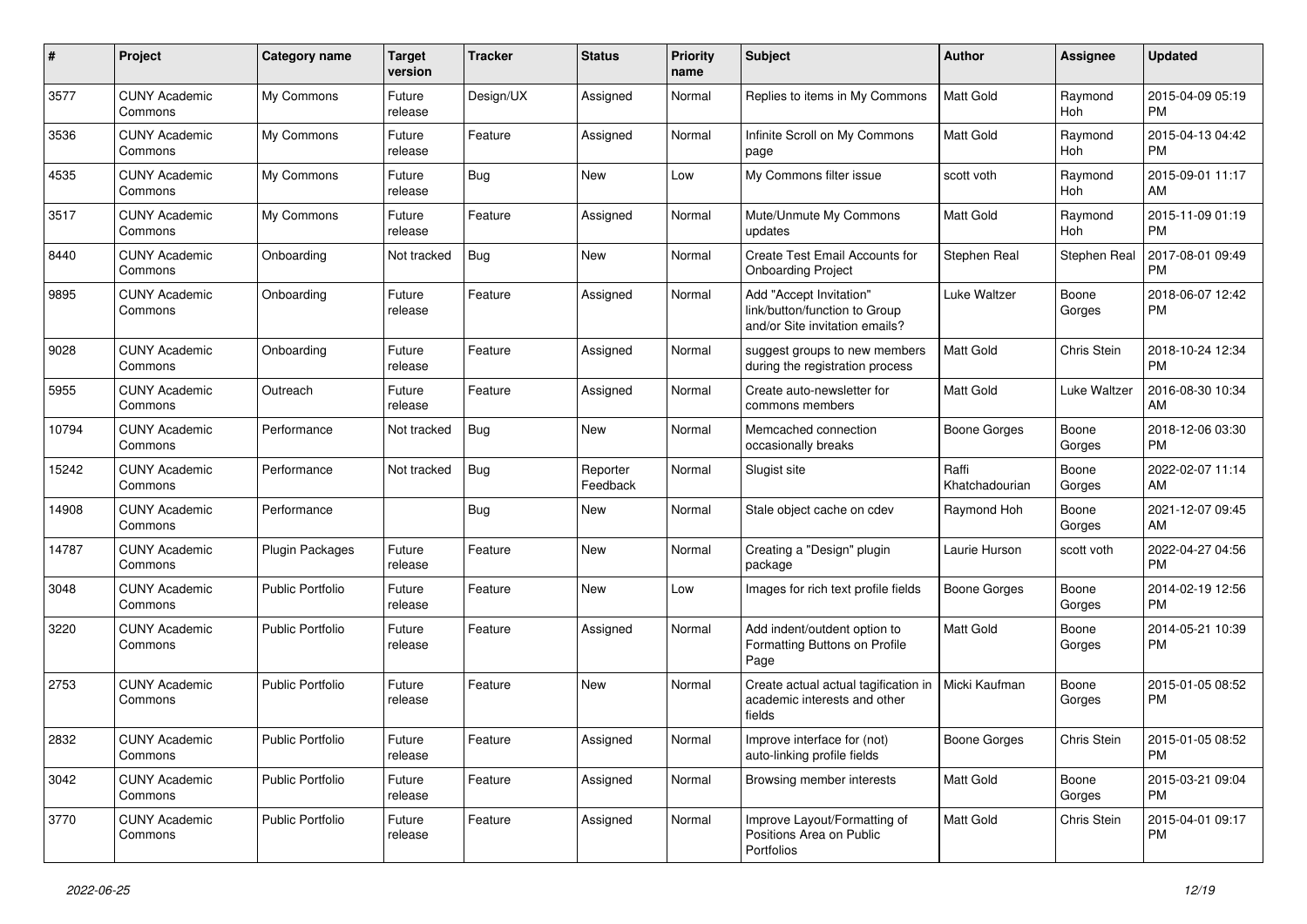| $\#$  | <b>Project</b>                  | Category name           | <b>Target</b><br>version | <b>Tracker</b> | <b>Status</b>        | <b>Priority</b><br>name | <b>Subject</b>                                                     | <b>Author</b>       | <b>Assignee</b>     | <b>Updated</b>                |
|-------|---------------------------------|-------------------------|--------------------------|----------------|----------------------|-------------------------|--------------------------------------------------------------------|---------------------|---------------------|-------------------------------|
| 4253  | <b>CUNY Academic</b><br>Commons | <b>Public Portfolio</b> | Future<br>release        | Design/UX      | <b>New</b>           | Normal                  | Encourage users to add portfolio<br>content                        | Samantha Raddatz    | Samantha<br>Raddatz | 2015-07-07 11:32<br>AM        |
| 4404  | <b>CUNY Academic</b><br>Commons | <b>Public Portfolio</b> | Future<br>release        | Design/UX      | Assigned             | Normal                  | Change color of permissions info<br>on portfolio editing interface | <b>Matt Gold</b>    | Samantha<br>Raddatz | 2015-08-11 05:28<br><b>PM</b> |
| 4622  | <b>CUNY Academic</b><br>Commons | <b>Public Portfolio</b> | Future<br>release        | Design/UX      | <b>New</b>           | Normal                  | <b>Profile Visibility Settings</b>                                 | Samantha Raddatz    | Samantha<br>Raddatz | 2015-09-21 12:18<br><b>PM</b> |
| 2013  | <b>CUNY Academic</b><br>Commons | <b>Public Portfolio</b> | Future<br>release        | Feature        | Assigned             | Low                     | Have Profile Privacy Options<br>show up only for filled-in fields  | <b>Matt Gold</b>    | Boone<br>Gorges     | 2015-11-09 06:09<br><b>PM</b> |
| 5827  | <b>CUNY Academic</b><br>Commons | <b>Public Portfolio</b> | Future<br>release        | <b>Bug</b>     | Assigned             | Normal                  | Academic Interests square<br>bracket links not working             | scott voth          | Chris Stein         | 2016-08-11 11:59<br><b>PM</b> |
| 2881  | <b>CUNY Academic</b><br>Commons | <b>Public Portfolio</b> | Future<br>release        | Feature        | Assigned             | Normal                  | Redesign the UX for Profiles                                       | Chris Stein         | Chris Stein         | 2016-10-13 12:45<br><b>PM</b> |
| 3768  | <b>CUNY Academic</b><br>Commons | <b>Public Portfolio</b> | Future<br>release        | Feature        | Assigned             | Normal                  | Institutions/Past positions on<br>public portfolios                | <b>Matt Gold</b>    | Boone<br>Gorges     | 2018-04-23 10:44<br>AM        |
| 10354 | <b>CUNY Academic</b><br>Commons | <b>Public Portfolio</b> | Future<br>release        | Feature        | <b>New</b>           | Normal                  | Opt out of Having a Profile Page                                   | scott voth          | Chris Stein         | 2020-05-12 10:43<br>AM        |
| 14184 | <b>CUNY Academic</b><br>Commons | <b>Public Portfolio</b> | Future<br>release        | Feature        | <b>New</b>           | Normal                  | Centralized mechanism for storing<br>Campus affiliations           | <b>Boone Gorges</b> | Boone<br>Gorges     | 2022-01-04 11:35<br>AM        |
| 11496 | <b>CUNY Academic</b><br>Commons | <b>Public Portfolio</b> | 1.15.2                   | Support        | <b>New</b>           | Normal                  | Replace Twitter Icon on Member<br>Portfolio page                   | scott voth          | Boone<br>Gorges     | 2019-06-06 01:03<br><b>PM</b> |
| 6115  | <b>CUNY Academic</b><br>Commons | Publicity               | Not tracked              | Feature        | Assigned             | Normal                  | create digital signage for GC                                      | Matt Gold           | scott voth          | 2016-10-11 10:09<br><b>PM</b> |
| 9643  | <b>CUNY Academic</b><br>Commons | Publicity               | Not tracked              | Feature        | New                  | Normal                  | Create a page on the Commons<br>for logos etc.                     | Stephen Real        | Stephen Real        | 2018-04-24 10:53<br>AM        |
| 12247 | <b>CUNY Academic</b><br>Commons | Publicity               | Not tracked              | Support        | <b>New</b>           | Normal                  | Screenshot of First Commons<br>Homepage                            | scott voth          | scott voth          | 2020-01-14 12:08<br><b>PM</b> |
| 6014  | <b>CUNY Academic</b><br>Commons | Publicity               | Future<br>release        | Publicity      | Reporter<br>Feedback | Normal                  | Google search listing                                              | <b>Matt Gold</b>    | Boone<br>Gorges     | 2016-09-21 03:48<br><b>PM</b> |
| 3506  | <b>CUNY Academic</b><br>Commons | Publicity               | 1.7                      | Publicity      | New                  | Normal                  | Prepare 1.7 email messaging                                        | Micki Kaufman       | Micki<br>Kaufman    | 2014-10-01 12:36<br><b>PM</b> |
| 3509  | <b>CUNY Academic</b><br>Commons | Publicity               | 1.7                      | Publicity      | <b>New</b>           | Normal                  | Create 1.7 digital signage imagery                                 | Micki Kaufman       | Marilyn<br>Weber    | 2014-10-01 12:40<br><b>PM</b> |
| 3511  | <b>CUNY Academic</b><br>Commons | Publicity               | 1.7                      | Publicity      | Assigned             | Normal                  | Social media for 1.7                                               | Micki Kaufman       | Sarah<br>Morgano    | 2014-10-14 03:32<br><b>PM</b> |
| 3510  | <b>CUNY Academic</b><br>Commons | Publicity               | 1.7                      | Publicity      | Assigned             | Normal                  | Post on the News Blog re: 'My<br>Commons'                          | Micki Kaufman       | Sarah<br>Morgano    | 2014-10-15 11:18<br>AM        |
| 11945 | CUNY Academic<br>Commons        | Reckoning               | Future<br>release        | Feature        | Reporter<br>Feedback | Normal                  | Add Comments bubble to<br>Reckoning views                          | Boone Gorges        | Boone<br>Gorges     | 2019-11-12 05:14<br>PM        |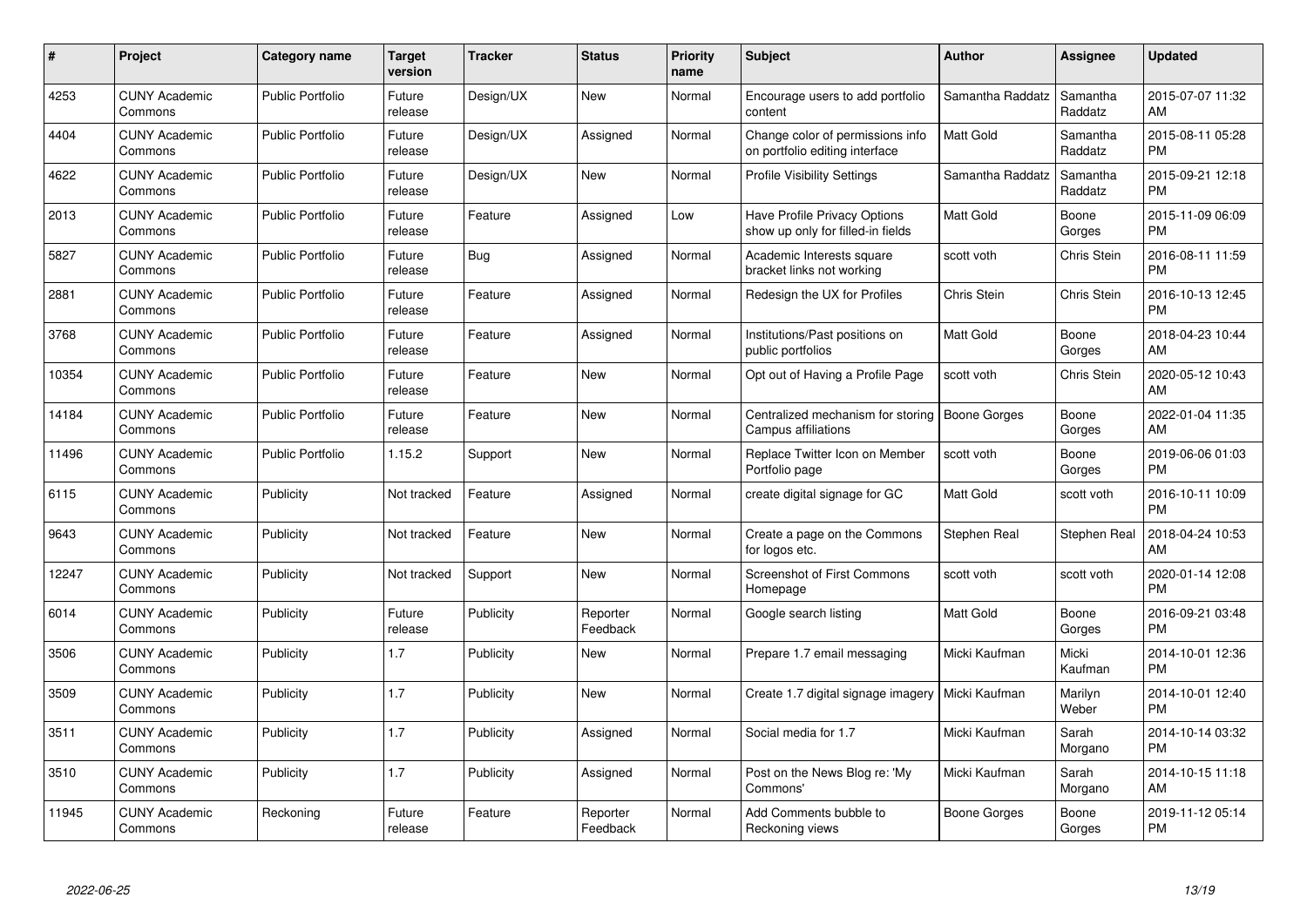| #     | Project                         | Category name            | Target<br>version | <b>Tracker</b> | <b>Status</b>                       | <b>Priority</b><br>name | <b>Subject</b>                                                           | <b>Author</b>    | Assignee              | <b>Updated</b>                |
|-------|---------------------------------|--------------------------|-------------------|----------------|-------------------------------------|-------------------------|--------------------------------------------------------------------------|------------------|-----------------------|-------------------------------|
| 3615  | <b>CUNY Academic</b><br>Commons | Redmine                  | Not tracked       | Feature        | <b>New</b>                          | Low                     | Create Redmine issues via email                                          | Dominic Giglio   | Boone<br>Gorges       | 2017-11-16 11:36<br>AM        |
| 940   | <b>CUNY Academic</b><br>Commons | Redmine                  | Future<br>release | Feature        | Assigned                            | Low                     | Communication with users after<br>releases                               | <b>Matt Gold</b> | Dominic<br>Giglio     | 2012-09-09 04:36<br><b>PM</b> |
| 10273 | <b>CUNY Academic</b><br>Commons | Registration             | Not tracked       | Support        | Reporter<br>Feedback                | Normal                  | users combining CF and campus<br>address                                 | Marilyn Weber    |                       | 2019-09-18 10:58<br>AM        |
| 370   | <b>CUNY Academic</b><br>Commons | Registration             | Future<br>release | Feature        | Assigned                            | High                    | <b>Guest Accounts</b>                                                    | <b>Matt Gold</b> | Matt Gold             | 2015-04-09 09:33<br><b>PM</b> |
| 308   | <b>CUNY Academic</b><br>Commons | Registration             | Future<br>release | Feature        | <b>New</b>                          | Normal                  | Group recommendations for<br>signup process                              | Boone Gorges     | Samantha<br>Raddatz   | 2015-11-09 05:07<br><b>PM</b> |
| 5225  | <b>CUNY Academic</b><br>Commons | Registration             | Future<br>release | Feature        | Assigned                            | Normal                  | On-boarding Issues                                                       | Luke Waltzer     | Samantha<br>Raddatz   | 2016-02-12 02:58<br><b>PM</b> |
| 11860 | <b>CUNY Academic</b><br>Commons | Registration             | Future<br>release | Feature        | <b>New</b>                          | Normal                  | <b>Ensure Students Are Aware They</b><br>Can Use Aliases At Registration | scott voth       |                       | 2019-09-24 08:46<br>AM        |
| 3369  | <b>CUNY Academic</b><br>Commons | Reply By Email           | Not tracked       | Outreach       | Hold                                | Normal                  | Release reply by email to WP<br>plugin directory                         | <b>Matt Gold</b> | Raymond<br>Hoh        | 2016-03-01 12:46<br>PM        |
| 6671  | <b>CUNY Academic</b><br>Commons | Reply By Email           | Not tracked       | <b>Bug</b>     | Assigned                            | Normal                  | "Post too often" RBE error<br>message                                    | Matt Gold        | Raymond<br>Hoh        | 2016-11-11 09:55<br>AM        |
| 8976  | <b>CUNY Academic</b><br>Commons | Reply By Email           | Not tracked       | Feature        | Assigned                            | Normal                  | Package RBE new topics<br>posting?                                       | <b>Matt Gold</b> | Raymond<br>Hoh        | 2017-12-04 02:34<br><b>PM</b> |
| 8991  | <b>CUNY Academic</b><br>Commons | Reply By Email           | Not tracked       | Bug            | Hold                                | Normal                  | RBE duplicate email message<br>issue                                     | <b>Matt Gold</b> | Raymond<br>Hoh        | 2018-02-18 08:53<br><b>PM</b> |
| 13430 | <b>CUNY Academic</b><br>Commons | Reply By Email           | Not tracked       | <b>Bug</b>     | <b>New</b>                          | Normal                  | Delay in RBE                                                             | Luke Waltzer     | Raymond<br><b>Hoh</b> | 2020-10-13 11:16<br>AM        |
| 16177 | <b>CUNY Academic</b><br>Commons | Reply By Email           |                   | Bug            | <b>New</b>                          | Normal                  | Switch to Inbound mode for RBE                                           | Raymond Hoh      | Raymond<br>Hoh        | 2022-05-30 04:32<br><b>PM</b> |
| 3002  | <b>CUNY Academic</b><br>Commons | Search                   | Future<br>release | Feature        | Assigned                            | Normal                  | Overhaul CAC search by using<br>external search appliance                | Boone Gorges     | Boone<br>Gorges       | 2020-07-15 03:05<br><b>PM</b> |
| 9729  | <b>CUNY Academic</b><br>Commons | <b>SEO</b>               | Not tracked       | Support        | <b>New</b>                          | Normal                  | 503 Errors showing on<br>newlaborforum.cuny.edu                          | Diane Krauthamer | Raymond<br>Hoh        | 2018-05-22 04:48<br><b>PM</b> |
| 3662  | <b>CUNY Academic</b><br>Commons | <b>SEO</b>               | Future<br>release | Feature        | Assigned                            | Normal                  | Duplicate Content/SEO/Google<br>issues                                   | Matt Gold        | Raymond<br>Hoh        | 2015-04-13 04:37<br><b>PM</b> |
| 13048 | <b>CUNY Academic</b><br>Commons | Shortcodes and<br>embeds | Future<br>release | Feature        | <b>New</b>                          | Normal                  | Jupyter Notebooks support                                                | Boone Gorges     |                       | 2020-07-14 11:46<br>AM        |
| 13331 | <b>CUNY Academic</b><br>Commons | Site cloning             | Future<br>release | Bug            | <b>New</b>                          | Normal                  | Combine Site Template and<br>Clone operations                            | Boone Gorges     | Jeremy Felt           | 2021-11-19 12:39<br><b>PM</b> |
| 16291 | <b>CUNY Academic</b><br>Commons | Site cloning             | 2.0.2             | Support        | Staged for<br>Production<br>Release | Normal                  | Images coming up blank in Media<br>Library                               | Marilyn Weber    | Raymond<br><b>Hoh</b> | 2022-06-23 08:28<br><b>PM</b> |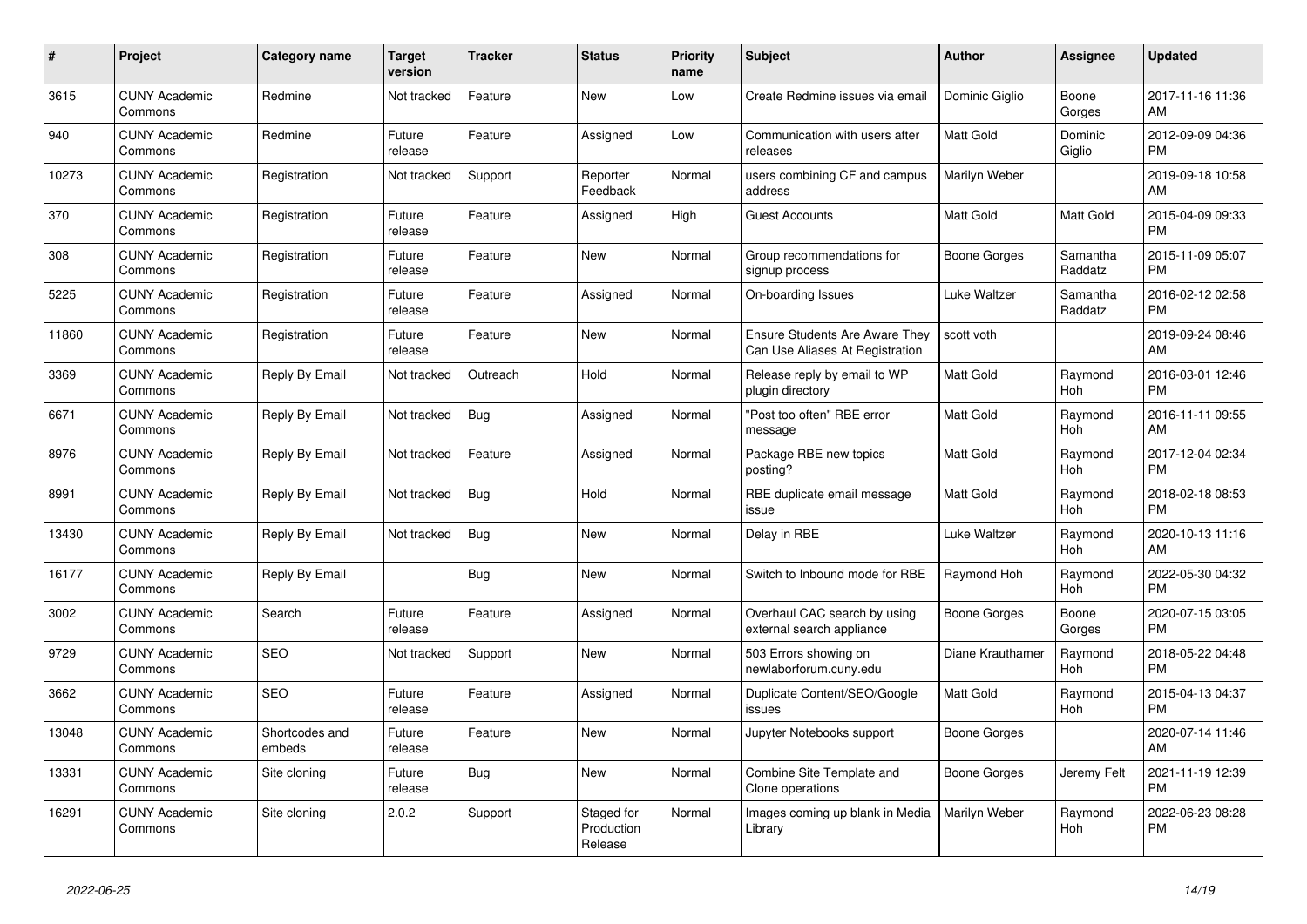| #     | Project                         | <b>Category name</b>    | <b>Target</b><br>version | <b>Tracker</b> | <b>Status</b>        | <b>Priority</b><br>name | <b>Subject</b>                                                                                                                                        | Author                  | <b>Assignee</b>     | <b>Updated</b>                |
|-------|---------------------------------|-------------------------|--------------------------|----------------|----------------------|-------------------------|-------------------------------------------------------------------------------------------------------------------------------------------------------|-------------------------|---------------------|-------------------------------|
| 8898  | <b>CUNY Academic</b><br>Commons | Social Paper            | Not tracked              | Feature        | Assigned             | Normal                  | Usage data on docs and social<br>paper                                                                                                                | <b>Matt Gold</b>        | Matt Gold           | 2017-11-16 11:32<br>AM        |
| 13975 | <b>CUNY Academic</b><br>Commons | Social Paper            | Not tracked              | Support        | Reporter<br>Feedback | Normal                  | can't approve comments on<br>Social Paper paper                                                                                                       | Marilyn Weber           |                     | 2021-02-12 09:33<br>AM        |
| 5183  | <b>CUNY Academic</b><br>Commons | Social Paper            | Future<br>release        | Design/UX      | New                  | Normal                  | Creating a new paper when<br>viewing an existing paper                                                                                                | Raffi<br>Khatchadourian | Samantha<br>Raddatz | 2016-02-02 12:09<br>PM        |
| 5052  | <b>CUNY Academic</b><br>Commons | Social Paper            | Future<br>release        | Feature        | New                  | Low                     | Sentence by sentence or line by<br>line comments (SP suggestion #3)                                                                                   | Marilyn Weber           | Boone<br>Gorges     | 2016-02-11 10:24<br><b>PM</b> |
| 5058  | <b>CUNY Academic</b><br>Commons | Social Paper            | Future<br>release        | Feature        | New                  | Low                     | Can there be a clearer signal that<br>even when comments have<br>already been made you add<br>comments by clicking on the side?<br>(SP suggestion #5) | Marilyn Weber           | Samantha<br>Raddatz | 2016-02-11 10:24<br><b>PM</b> |
| 5205  | <b>CUNY Academic</b><br>Commons | Social Paper            | Future<br>release        | Feature        | <b>New</b>           | Normal                  | Social Paper folders                                                                                                                                  | Marilyn Weber           |                     | 2016-02-11 10:24<br><b>PM</b> |
| 5282  | <b>CUNY Academic</b><br>Commons | Social Paper            | Future<br>release        | Bug            | New                  | Normal                  | Replying via email directs to<br>paper but not individual comment.                                                                                    | Marilyn Weber           | Raymond<br>Hoh      | 2016-03-02 01:48<br><b>PM</b> |
| 5397  | <b>CUNY Academic</b><br>Commons | Social Paper            | Future<br>release        | Feature        | <b>New</b>           | Normal                  | frustrating to have to<br>enable/disable in SP                                                                                                        | Marilyn Weber           | Samantha<br>Raddatz | 2016-04-20 03:39<br><b>PM</b> |
| 5053  | <b>CUNY Academic</b><br>Commons | Social Paper            | Future<br>release        | Feature        | <b>New</b>           | Low                     | Scrollable menu to add readers<br>(SP suggestion #4)                                                                                                  | Marilyn Weber           | Samantha<br>Raddatz | 2016-04-21 05:21<br><b>PM</b> |
| 5488  | <b>CUNY Academic</b><br>Commons | Social Paper            | Future<br>release        | Bug            | <b>New</b>           | Normal                  | Add a "last edited by" field to<br>Social Paper group directories                                                                                     | <b>Boone Gorges</b>     |                     | 2016-04-21 10:05<br><b>PM</b> |
| 5489  | <b>CUNY Academic</b><br>Commons | Social Paper            | Future<br>release        | Feature        | <b>New</b>           | Normal                  | Asc/desc sorting for Social Paper<br>directories                                                                                                      | <b>Boone Gorges</b>     |                     | 2016-04-21 10:06<br><b>PM</b> |
| 5182  | <b>CUNY Academic</b><br>Commons | Social Paper            | Future<br>release        | Design/UX      | New                  | Normal                  | "Publishing" a private paper on<br>social paper?                                                                                                      | Raffi<br>Khatchadourian | Boone<br>Gorges     | 2016-10-13 04:12<br><b>PM</b> |
| 5199  | <b>CUNY Academic</b><br>Commons | Social Paper            | Future<br>release        | Feature        | <b>New</b>           | Normal                  | add tables to the SP editor                                                                                                                           | Marilyn Weber           |                     | 2016-10-24 11:27<br>AM        |
| 7663  | <b>CUNY Academic</b><br>Commons | Social Paper            | Future<br>release        | Bug            | <b>New</b>           | Normal                  | Social Paper notifications not<br>formatted correctly on secondary<br>sites                                                                           | <b>Boone Gorges</b>     | Boone<br>Gorges     | 2018-04-16 03:52<br><b>PM</b> |
| 7981  | <b>CUNY Academic</b><br>Commons | Social Paper            | Future<br>release        | Bug            | New                  | Normal                  | Social Paper comments should<br>not go to spam                                                                                                        | Luke Waltzer            | Boone<br>Gorges     | 2018-04-16 03:52<br>PM        |
| 5050  | <b>CUNY Academic</b><br>Commons | Social Paper            | Future<br>release        | Feature        | New                  | Low                     | Making comments visible in SP<br>editing mode (SP suggestion #1)                                                                                      | Marilyn Weber           | Samantha<br>Raddatz | 2019-09-17 11:10<br>PM        |
| 6426  | <b>CUNY Academic</b><br>Commons | Spam/Spam<br>Prevention | Future<br>release        | Feature        | Assigned             | Normal                  | Force captcha on all comments?                                                                                                                        | Matt Gold               | <b>Tahir Butt</b>   | 2016-10-24 02:06<br><b>PM</b> |
| 14439 | <b>CUNY Academic</b><br>Commons | Spam/Spam<br>Prevention | 2.0.2                    | Support        | Assigned             | Normal                  | Aprroved comments held for<br>moderation                                                                                                              | Laurie Hurson           | Raymond<br>Hoh      | 2022-06-14 11:36<br>AM        |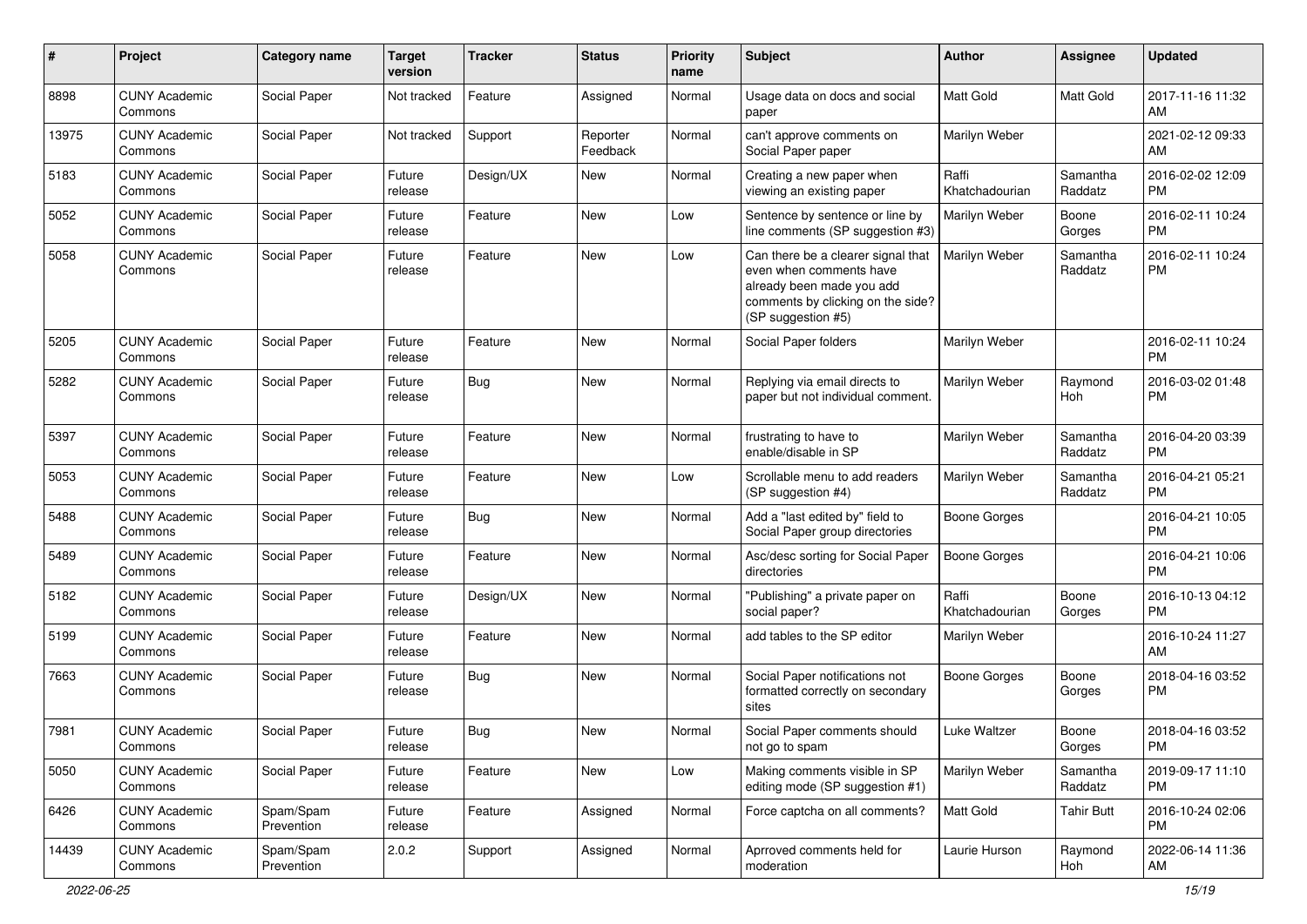| #     | Project                         | <b>Category name</b>   | <b>Target</b><br>version | <b>Tracker</b> | <b>Status</b>        | <b>Priority</b><br>name | Subject                                                                                         | Author                | Assignee            | <b>Updated</b>                |
|-------|---------------------------------|------------------------|--------------------------|----------------|----------------------|-------------------------|-------------------------------------------------------------------------------------------------|-----------------------|---------------------|-------------------------------|
| 8666  | <b>CUNY Academic</b><br>Commons | Teaching               | Not tracked              | Documentation  | Assigned             | Normal                  | Create Teaching on the<br>Commons Resource Page                                                 | Matt Gold             | Laurie Hurson       | 2019-09-23 03:16<br><b>PM</b> |
| 3090  | <b>CUNY Academic</b><br>Commons | Twitter page           | Future<br>release        | Feature        | Assigned             | Normal                  | Prevent Retweets from showing<br>up on Commons twitter page                                     | <b>Matt Gold</b>      | <b>Tahir Butt</b>   | 2016-10-24 11:31<br>AM        |
| 6298  | CUNY Academic<br>Commons        | User Experience        | Not tracked              | Design/UX      | Assigned             | Normal                  | Examine data from survey                                                                        | <b>Matt Gold</b>      | Margaret<br>Galvan  | 2016-10-14 12:16<br><b>PM</b> |
| 4222  | <b>CUNY Academic</b><br>Commons | User Experience        | Future<br>release        | Design/UX      | New                  | Normal                  | Add information to 'Delete<br>Account' page                                                     | Samantha Raddatz      | scott voth          | 2015-06-26 11:35<br>AM        |
| 4661  | <b>CUNY Academic</b><br>Commons | User Experience        | Future<br>release        | <b>Bug</b>     | Assigned             | Normal                  | <b>Simplify Events text</b>                                                                     | <b>Matt Gold</b>      | Samantha<br>Raddatz | 2015-10-02 09:06<br><b>PM</b> |
| 3473  | <b>CUNY Academic</b><br>Commons | <b>User Experience</b> | Future<br>release        | Feature        | Assigned             | Normal                  | Commons profile: Add help info<br>about "Positions" replacing "title"                           | Keith Miyake          | Samantha<br>Raddatz | 2015-11-09 02:28<br><b>PM</b> |
| 5316  | <b>CUNY Academic</b><br>Commons | User Experience        | Future<br>release        | Feature        | Assigned             | Normal                  | Prompt user email address<br>updates                                                            | Matt Gold             | Stephen Real        | 2016-12-21 03:30<br><b>PM</b> |
| 8675  | <b>CUNY Academic</b><br>Commons | <b>User Onboarding</b> | Future<br>release        | Bug            | Reporter<br>Feedback | Low                     | Add new User search screen calls<br>for the input of email address but<br>doesn't work with one | Paul Hebert           | Boone<br>Gorges     | 2017-10-11 11:17<br>AM        |
| 9941  | <b>CUNY Academic</b><br>Commons | Wiki                   | Not tracked              | Support        | Assigned             | Normal                  | Wiki functionality                                                                              | <b>Matt Gold</b>      | Boone<br>Gorges     | 2018-06-26 10:57<br>AM        |
| 11449 | <b>CUNY Academic</b><br>Commons | WordPress - Media      | Not tracked              | Support        | Reporter<br>Feedback | Normal                  | Cloning Media Library for JITP<br>from Staging to Production Site                               | Patrick DeDauw        | Boone<br>Gorges     | 2019-05-13 12:00<br><b>PM</b> |
| 11386 | <b>CUNY Academic</b><br>Commons | WordPress - Media      | Not tracked              | Support        | Reporter<br>Feedback | Normal                  | disappearing images                                                                             | scott voth            | Boone<br>Gorges     | 2019-05-14 10:32<br>AM        |
| 14483 | <b>CUNY Academic</b><br>Commons | WordPress - Media      | Not tracked              | Bug            | Reporter<br>Feedback | Normal                  | Wordpress PDF Embed Stopped<br>Working after JITP Media Clone                                   | <b>Patrick DeDauw</b> | Boone<br>Gorges     | 2021-05-20 01:51<br><b>PM</b> |
| 15978 | <b>CUNY Academic</b><br>Commons | WordPress - Media      | 2.0.2                    | Support        | Reporter<br>Feedback | Normal                  | .tex files?                                                                                     | Marilyn Weber         | Raymond<br>Hoh      | 2022-06-14 11:36<br>AM        |
| 2175  | <b>CUNY Academic</b><br>Commons | WordPress (misc)       | Not tracked              | Support        | Assigned             | Normal                  | Subscibe 2 vs. Jetpack<br>subscription options                                                  | local admin           | Matt Gold           | 2016-01-26 04:58<br><b>PM</b> |
| 636   | <b>CUNY Academic</b><br>Commons | WordPress (misc)       | Not tracked              | Support        | Assigned             | Normal                  | Create Lynda.com-like Table of<br>Contents for Prospective Tutorial<br>Screencasts              | Matt Gold             | scott voth          | 2016-02-23 03:12<br>PM        |
| 3657  | CUNY Academic<br>Commons        | WordPress (misc)       | Not tracked              | Feature        | New                  | Normal                  | Create alert for GC email<br>addresses                                                          | Matt Gold             | Matt Gold           | 2016-04-14 11:29<br>PM        |
| 9346  | <b>CUNY Academic</b><br>Commons | WordPress (misc)       | Not tracked              | Bug            | New                  | Normal                  | Clone cetls.bmcc.cuny.edu for<br>development                                                    | Owen Roberts          | Raymond<br>Hoh      | 2018-03-06 05:35<br><b>PM</b> |
| 10040 | <b>CUNY Academic</b><br>Commons | WordPress (misc)       | Not tracked              | Bug            | Reporter<br>Feedback | Normal                  | User doesn't see full list of themes   Matt Gold                                                |                       | Boone<br>Gorges     | 2018-07-25 10:12<br>AM        |
| 11624 | <b>CUNY Academic</b><br>Commons | WordPress (misc)       | Not tracked              | Support        | New                  | Normal                  | Change pages into posts or swap<br>database for a Commons site?                                 | Stephen Klein         | Raymond<br>Hoh      | 2019-07-09 11:04<br>AM        |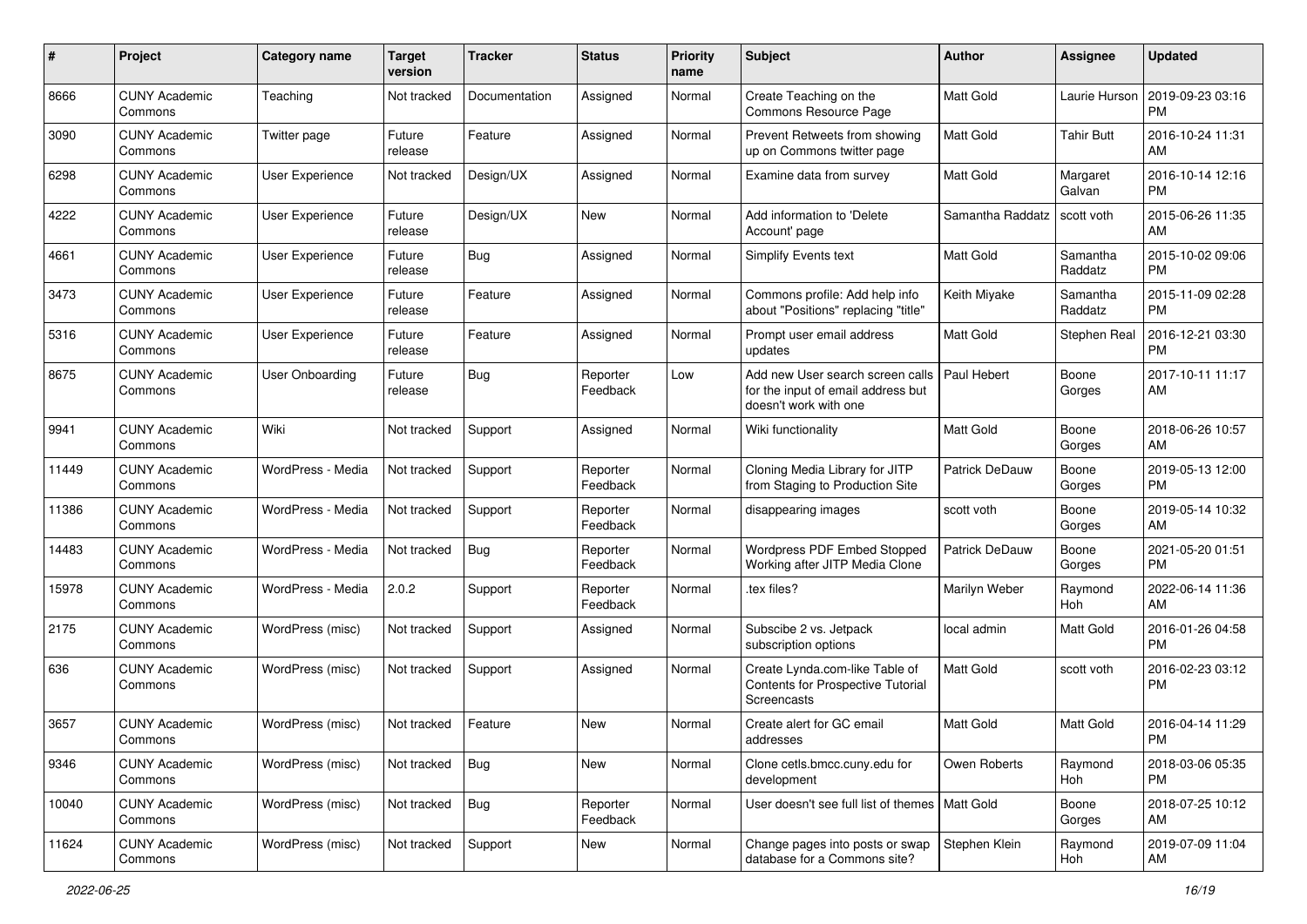| #     | Project                         | <b>Category name</b> | <b>Target</b><br>version | <b>Tracker</b> | <b>Status</b>        | <b>Priority</b><br>name | Subject                                                                                                      | Author                  | <b>Assignee</b>     | <b>Updated</b>                |
|-------|---------------------------------|----------------------|--------------------------|----------------|----------------------|-------------------------|--------------------------------------------------------------------------------------------------------------|-------------------------|---------------------|-------------------------------|
| 14074 | <b>CUNY Academic</b><br>Commons | WordPress (misc)     | Not tracked              | Support        | Reporter<br>Feedback | Normal                  | page password protection<br>problem                                                                          | Marilyn Weber           |                     | 2021-03-02 11:03<br>AM        |
| 14983 | <b>CUNY Academic</b><br>Commons | WordPress (misc)     | Not tracked              | Support        | Reporter<br>Feedback | Normal                  | "Read More" tag not working                                                                                  | Rebecca Krisel          | Raymond<br>Hoh      | 2021-11-23 01:17<br><b>PM</b> |
| 1508  | <b>CUNY Academic</b><br>Commons | WordPress (misc)     | Future<br>release        | Feature        | Assigned             | Normal                  | Share login cookies across<br>mapped domains                                                                 | <b>Boone Gorges</b>     | Boone<br>Gorges     | 2012-07-02 12:12<br><b>PM</b> |
| 2167  | <b>CUNY Academic</b><br>Commons | WordPress (misc)     | Future<br>release        | Bug            | Assigned             | Normal                  | CAC-Livestream Plugin Issues                                                                                 | <b>Michael Smith</b>    | Dominic<br>Giglio   | 2015-01-02 03:06<br><b>PM</b> |
| 3759  | <b>CUNY Academic</b><br>Commons | WordPress (misc)     | Future<br>release        | Feature        | Assigned             | Normal                  | Review Interface for Adding Users   Matt Gold<br>to Blogs                                                    |                         | Boone<br>Gorges     | 2015-03-24 05:52<br><b>PM</b> |
| 4388  | <b>CUNY Academic</b><br>Commons | WordPress (misc)     | Future<br>release        | <b>Bug</b>     | Assigned             | Normal                  | Repeated request for<br>authentication.                                                                      | Alice.Lynn<br>McMichael | Raymond<br>Hoh      | 2015-08-11 07:35<br><b>PM</b> |
| 287   | <b>CUNY Academic</b><br>Commons | WordPress (misc)     | Future<br>release        | Feature        | Assigned             | Normal                  | Create troubleshooting tool for<br>account sign-up                                                           | Matt Gold               | Boone<br>Gorges     | 2015-11-09 06:17<br><b>PM</b> |
| 365   | <b>CUNY Academic</b><br>Commons | WordPress (misc)     | Future<br>release        | Feature        | Assigned             | Normal                  | <b>Create Mouseover Tooltips</b><br>throughout Site                                                          | <b>Matt Gold</b>        | Chris Stein         | 2015-11-09 06:18<br><b>PM</b> |
| 1105  | <b>CUNY Academic</b><br>Commons | WordPress (misc)     | Future<br>release        | Feature        | Assigned             | Normal                  | Rephrase Blog Privacy Options                                                                                | <b>Matt Gold</b>        | Samantha<br>Raddatz | 2015-11-09 06:19<br><b>PM</b> |
| 6332  | <b>CUNY Academic</b><br>Commons | WordPress (misc)     | Future<br>release        | Feature        | New                  | Normal                  | Allow uploaded files to be marked<br>as private in an ad hoc way                                             | <b>Boone Gorges</b>     |                     | 2016-10-17 11:41<br><b>PM</b> |
| 6755  | <b>CUNY Academic</b><br>Commons | WordPress (misc)     | Future<br>release        | Bug            | New                  | Normal                  | Cannot Deactivate Plugin                                                                                     | Laura Kane              |                     | 2016-11-16 01:12<br><b>PM</b> |
| 11024 | <b>CUNY Academic</b><br>Commons | WordPress (misc)     | Future<br>release        | <b>Bug</b>     | New                  | Normal                  | Subsites should not show "you<br>should update your .htaccess<br>now" notice after permalink<br>setting save | <b>Boone Gorges</b>     |                     | 2019-01-28 01:35<br><b>PM</b> |
| 14113 | <b>CUNY Academic</b><br>Commons | WordPress (misc)     | Future<br>release        | <b>Bug</b>     | Hold                 | Normal                  | Block Editor Not Working on this<br>page - Json error                                                        | scott voth              | Boone<br>Gorges     | 2021-03-05 11:01<br>AM        |
| 13835 | <b>CUNY Academic</b><br>Commons | WordPress (misc)     | Future<br>release        | Feature        | New                  | Normal                  | Allow OneSearch widget to have<br>'CUNY' as campus                                                           | <b>Boone Gorges</b>     | Boone<br>Gorges     | 2021-11-19 12:39<br><b>PM</b> |
| 10380 | <b>CUNY Academic</b><br>Commons | WordPress (misc)     | Future<br>release        | Feature        | In Progress          | Normal                  | Remove blacklisted plugins                                                                                   | <b>Boone Gorges</b>     |                     | 2022-04-26 12:00<br><b>PM</b> |
| 11843 | <b>CUNY Academic</b><br>Commons | WordPress (misc)     | Future<br>release        | Design/UX      | New                  | Normal                  | Tweaking the Gutenberg Editor<br>Interface                                                                   | Laurie Hurson           |                     | 2022-04-26 12:00<br>PM        |
| 15767 | <b>CUNY Academic</b><br>Commons | WordPress (misc)     |                          | Support        | New                  | Normal                  | Site loading slowly                                                                                          | scott voth              | Boone<br>Gorges     | 2022-04-04 08:56<br><b>PM</b> |
| 16245 | <b>CUNY Academic</b><br>Commons | WordPress (misc)     |                          | <b>Bug</b>     | Reporter<br>Feedback | Normal                  | Save Button missing on<br>WordPress Profile page                                                             | scott voth              | Raymond<br>Hoh      | 2022-06-16 03:09<br><b>PM</b> |
| 16255 | <b>CUNY Academic</b><br>Commons | WordPress (misc)     |                          | <b>Bug</b>     | New                  | Normal                  | Need to define 'MULTISITE'<br>constant in wp-config.php                                                      | Raymond Hoh             |                     | 2022-06-19 09:31<br>AM        |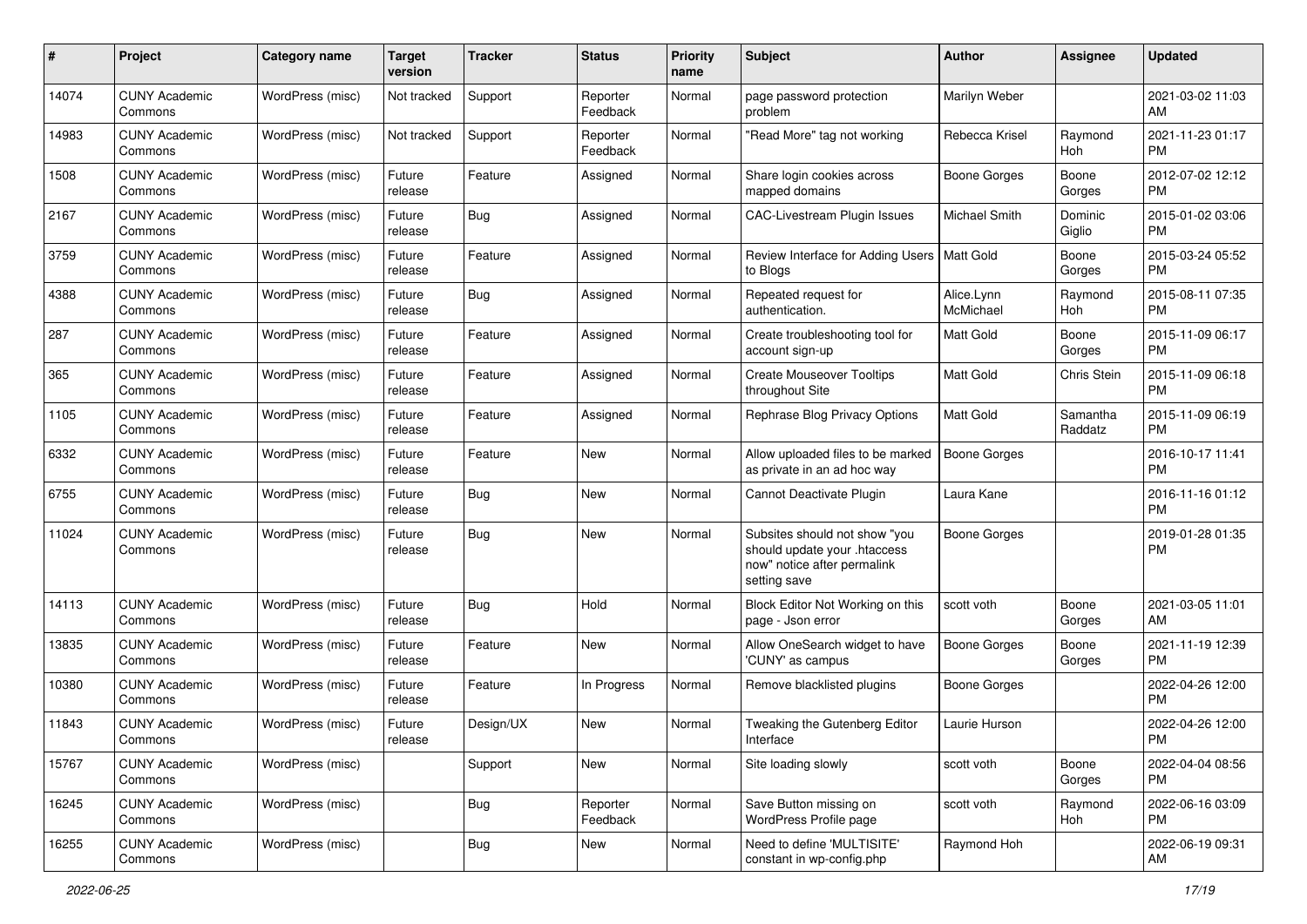| $\#$  | Project                         | <b>Category name</b>     | <b>Target</b><br>version | <b>Tracker</b> | <b>Status</b>        | <b>Priority</b><br>name | <b>Subject</b>                                                     | Author                  | <b>Assignee</b>   | <b>Updated</b>                |
|-------|---------------------------------|--------------------------|--------------------------|----------------|----------------------|-------------------------|--------------------------------------------------------------------|-------------------------|-------------------|-------------------------------|
| 9515  | <b>CUNY Academic</b><br>Commons | <b>WordPress Plugins</b> | Not tracked              | Bug            | Reporter<br>Feedback | Normal                  | Text to Speech plugin - "More<br>Slowly" checkbox not working      | scott voth              | Boone<br>Gorges   | 2018-06-13 02:26<br><b>PM</b> |
| 11120 | <b>CUNY Academic</b><br>Commons | <b>WordPress Plugins</b> | Not tracked              | Bug            | Reporter<br>Feedback | Normal                  | Events Manager Events Not<br>Showing Up                            | Mark Webb               |                   | 2019-02-27 04:10<br><b>PM</b> |
| 11415 | <b>CUNY Academic</b><br>Commons | <b>WordPress Plugins</b> | Not tracked              | <b>Bug</b>     | Reporter<br>Feedback | Normal                  | Blog Subscriptions in Jetpack                                      | Laurie Hurson           |                   | 2019-05-14 10:34<br>AM        |
| 11545 | <b>CUNY Academic</b><br>Commons | <b>WordPress Plugins</b> | Not tracked              | Support        | <b>New</b>           | Normal                  | Twitter searches in WordPress                                      | Gina Cherry             | <b>Matt Gold</b>  | 2019-09-23 01:03<br><b>PM</b> |
| 12741 | <b>CUNY Academic</b><br>Commons | <b>WordPress Plugins</b> | Not tracked              | Support        | Reporter<br>Feedback | Normal                  | Tableau Public Viz Block                                           | Marilyn Weber           | Raymond<br>Hoh    | 2020-05-12 11:00<br>AM        |
| 2223  | <b>CUNY Academic</b><br>Commons | <b>WordPress Plugins</b> | Future<br>release        | Feature        | Assigned             | Low                     | Add Participad to the CUNY<br><b>Academic Commons</b>              | <b>Matt Gold</b>        | Boone<br>Gorges   | 2014-09-17 10:03<br><b>PM</b> |
| 3691  | <b>CUNY Academic</b><br>Commons | <b>WordPress Plugins</b> | Future<br>release        | <b>Bug</b>     | <b>New</b>           | Normal                  | <b>WPMU Domain Mapping</b><br>Debugging on cdev                    | Raymond Hoh             | Matt Gold         | 2014-12-12 09:04<br>AM        |
| 658   | <b>CUNY Academic</b><br>Commons | <b>WordPress Plugins</b> | Future<br>release        | Feature        | Assigned             | Normal                  | <b>Rebulid Sitewide Tag Suggestion</b>                             | <b>Matt Gold</b>        | Boone<br>Gorges   | 2015-01-05 08:47<br><b>PM</b> |
| 1562  | <b>CUNY Academic</b><br>Commons | <b>WordPress Plugins</b> | Future<br>release        | Feature        | Assigned             | Low                     | Play with NYT Collaborative<br><b>Authoring Tool</b>               | <b>Matt Gold</b>        | Boone<br>Gorges   | 2015-01-05 08:47<br><b>PM</b> |
| 364   | <b>CUNY Academic</b><br>Commons | <b>WordPress Plugins</b> | Future<br>release        | Feature        | New                  | Normal                  | <b>Bulletin Board</b>                                              | Matt Gold               |                   | 2015-01-05 08:50<br><b>PM</b> |
| 3939  | <b>CUNY Academic</b><br>Commons | <b>WordPress Plugins</b> | Future<br>release        | <b>Bug</b>     | Hold                 | Normal                  | Activity stream support for<br>Co-Authors Plus plugin              | Raymond Hoh             | Raymond<br>Hoh    | 2015-11-09 06:13<br><b>PM</b> |
| 497   | <b>CUNY Academic</b><br>Commons | <b>WordPress Plugins</b> | Future<br>release        | Feature        | Assigned             | Normal                  | Drag and Drop Ordering on<br><b>Gallery Post Plugin</b>            | <b>Matt Gold</b>        | Ron Rennick       | 2015-11-09 06:18<br><b>PM</b> |
| 5826  | <b>CUNY Academic</b><br>Commons | <b>WordPress Plugins</b> | Future<br>release        | Support        | Reporter<br>Feedback | Normal                  | <b>Remove Subscription Options</b><br>plugin from directory        | Sarah Morgano           | Sarah<br>Morgano  | 2016-10-21 04:14<br><b>PM</b> |
| 6356  | <b>CUNY Academic</b><br>Commons | <b>WordPress Plugins</b> | Future<br>release        | Bug            | Reporter<br>Feedback | Low                     | Should Subscribe2 be<br>deprecated?                                | Luke Waltzer            |                   | 2017-03-20 12:20<br><b>PM</b> |
| 8078  | <b>CUNY Academic</b><br>Commons | <b>WordPress Plugins</b> | Future<br>release        | System Upgrade | Assigned             | Normal                  | <b>CommentPress Updates</b>                                        | Margaret Galvan         | Christian<br>Wach | 2017-05-08 03:49<br><b>PM</b> |
| 8498  | <b>CUNY Academic</b><br>Commons | <b>WordPress Plugins</b> | Future<br>release        | Feature        | <b>New</b>           | Low                     | <b>Gravity Forms Email Users</b>                                   | Raffi<br>Khatchadourian | Matt Gold         | 2017-10-13 12:58<br><b>PM</b> |
| 9211  | <b>CUNY Academic</b><br>Commons | WordPress Plugins        | Future<br>release        | Support        | Reporter<br>Feedback | Normal                  | Auto-Role Setting in Forum Plugin<br><b>Causing Some Confusion</b> | Luke Waltzer            | Boone<br>Gorges   | 2018-03-13 11:44<br>AM        |
| 9947  | <b>CUNY Academic</b><br>Commons | <b>WordPress Plugins</b> | Future<br>release        | Feature        | Reporter<br>Feedback | Normal                  | Install H5P quiz plugin                                            | <b>Matt Gold</b>        | Boone<br>Gorges   | 2018-09-11 11:01<br>AM        |
| 9289  | CUNY Academic<br>Commons        | <b>WordPress Plugins</b> | Future<br>release        | Bug            | Reporter<br>Feedback | Normal                  | Email Users Plugin                                                 | Laurie Hurson           | Boone<br>Gorges   | 2018-10-24 12:34<br><b>PM</b> |